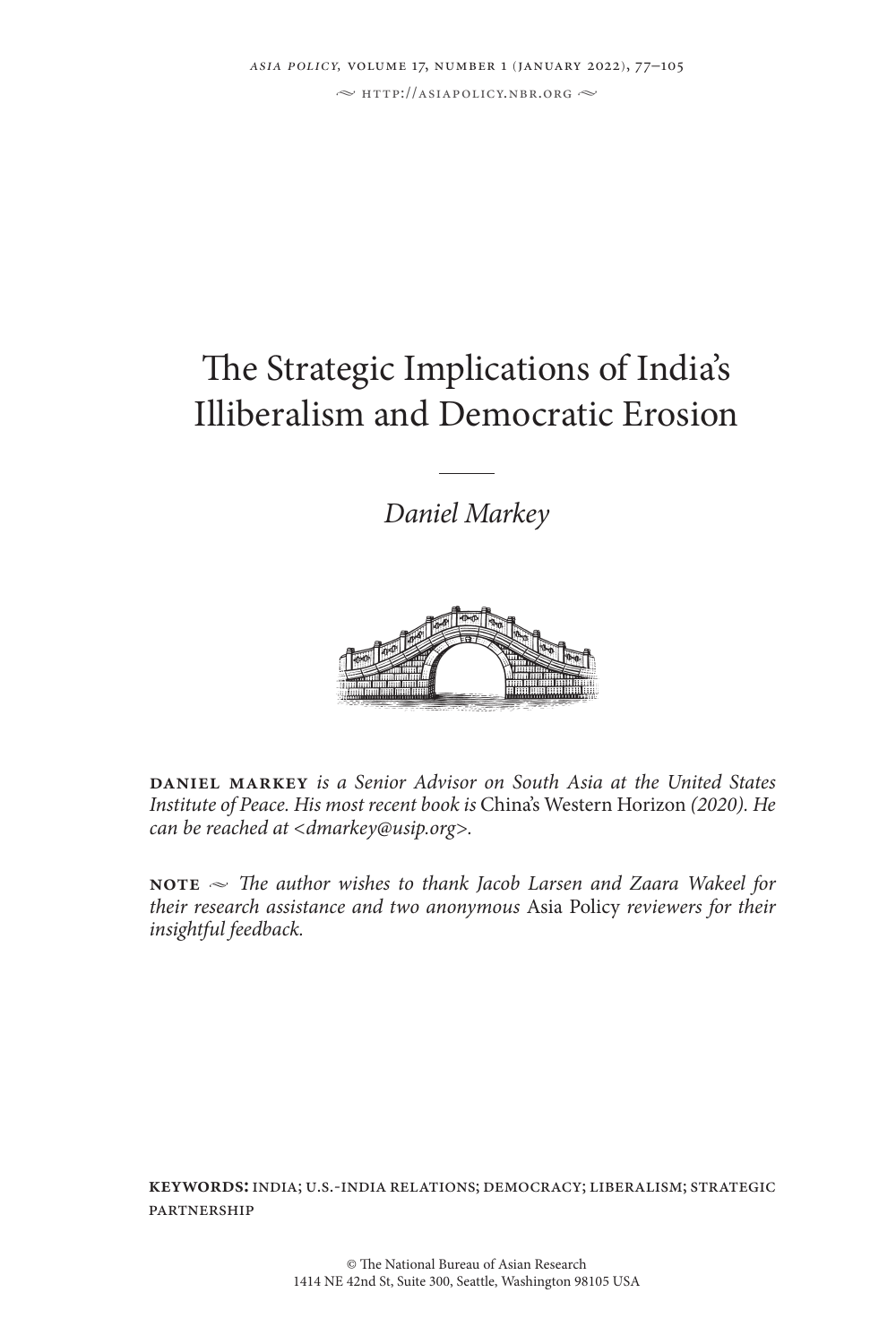# **executive summary**

This article assesses the international implications of illiberalism and democratic erosion in India's domestic politics and considers whether and how Washington should recalibrate its strategic partnership with New Delhi.

# **main argument**

The U.S.-India relationship is founded on common interests, including a deepening strategic convergence with respect to China. U.S. policymakers also cite a shared commitment to liberal democratic governance as a central reason for closer alignment with India. Yet India's prevailing political culture is not best defined as "liberal," and under the leadership of Prime Minister Narendra Modi, India's commitment to democracy is increasingly in doubt. Erosion is most obvious in the areas of tightened media controls, limits on civil society organizations, and reduced protections for minorities. The evolving character of India's domestic politics is likely to influence India's foreign policy aims and decision-making processes, hard-power capabilities, and the way India relates to other states, including the U.S.

# **policy implications**

- The U.S.-India strategic partnership is strong and likely to remain durable because of shared concerns about China's power and influence. Yet because India's domestic political culture and international worldview reflect unique historical, ideological, and cultural wellsprings, U.S. policymakers should not assume U.S.-India convergence on liberal aims, including India's commitment to the defense of the liberal international order.
- Rhetorically, the Biden administration has attached great significance to liberal democracy and thus risks politically costly criticism if it appears to ignore undemocratic trends in India. To avoid hypocrisy and, most importantly, to set realistic expectations for U.S.-India partnership, U.S. officials should convey their concerns about India's political trajectory forthrightly but bearing in mind that the U.S. has little influence over India's internal politics.
- Further erosion of democratic institutions and practices would, on balance, make India a less powerful and predictable international actor, and would reduce its capacity for reassurance and building partnerships with other states, including the U.S.
- The U.S. government should monitor political developments in India. If democratic erosion worsens, managing U.S. relations with India will demand a tricky balancing act that preserves and even strengthens partnership in areas deemed critical to geopolitical competition with China without extending U.S.-India cooperation into areas that would mistake India for an entirely like-minded U.S. treaty ally.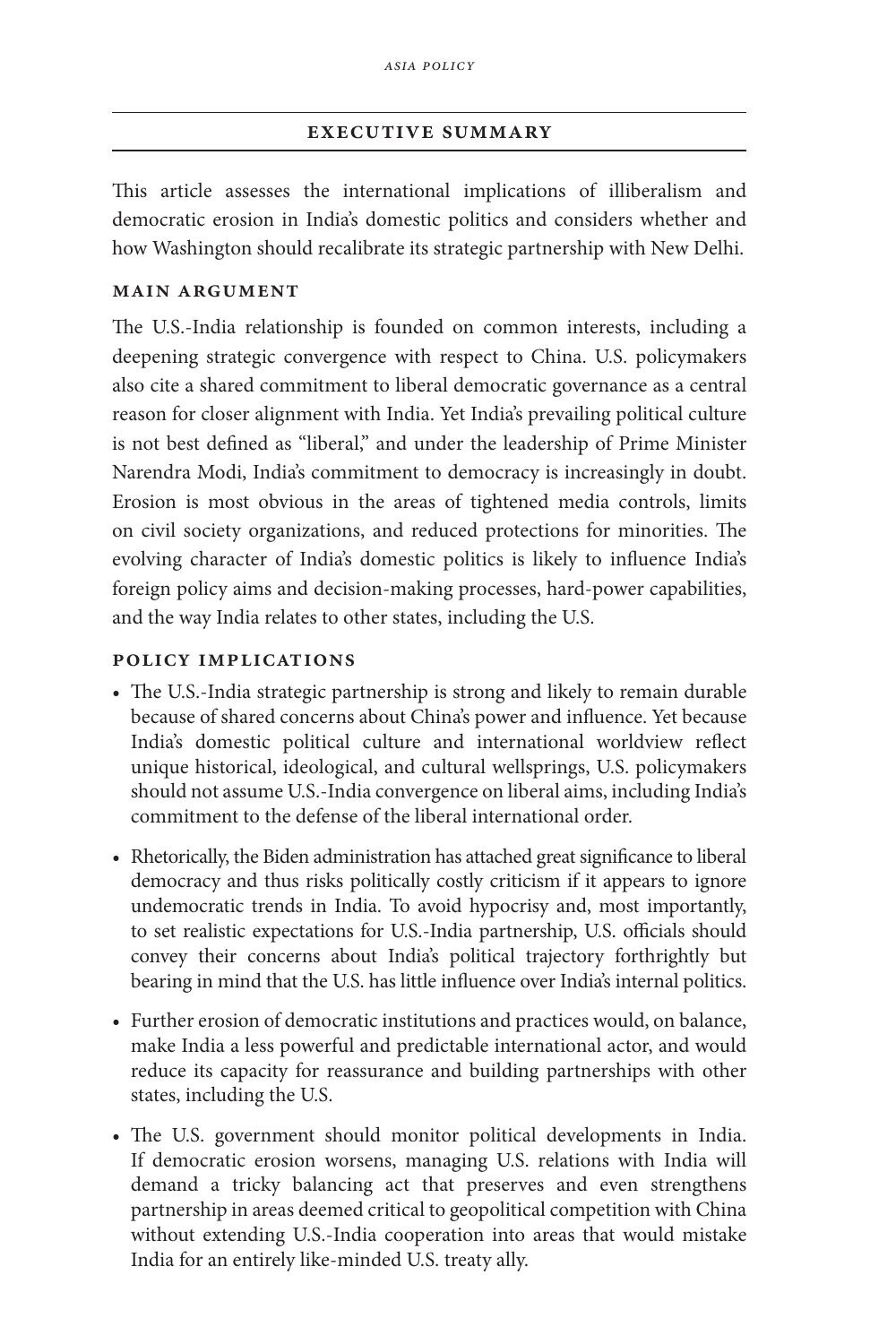The increasingly close strategic partnership between the United States and India represents one of the most significant geopolitical developments of the past two decades. Whereas the United States and India were "estranged democracies" throughout most of the Cold War, in the 21st century U.S. presidents and Indian prime ministers have taken turns echoing versions of Prime Minister Atal Bihari Vajpayee's characterization of the two countries as "natural allies."*<sup>1</sup>* A bipartisan consensus in the U.S. Congress favors ever-closer U.S.-India ties, and a majority of Indians view the United States favorably.*<sup>2</sup>*

The bilateral partnership has multiple, often mutually reinforcing, wellsprings, starting with shared strategic concerns about the rise of an assertive China in Asia. The two states have signed a series of bilateral agreements to enable deeper military cooperation, and total U.S. defense trade with India has grown from near zero in 2008 to over \$20 billion in 2020.*<sup>3</sup>* Economic and educational ties also bind. Successive generations of Indians have found opportunities in the United States, and U.S. businesses have more and more come to appreciate India's potential as a huge, developing economy. Total U.S.-India trade grew from \$48.8 billion in 2010 to \$78.3 billion in 2020.*<sup>4</sup>*

Throughout this remarkable renaissance in bilateral relations, both sides have also routinely touted their shared principles as the world's oldest and largest democracies. The Biden administration, even more than its predecessors, has taken pains to point out that common values unite India and the United States just as they differentiate the two from authoritarian China. Yet ever since the Bharatiya Janata Party (BJP) swept into national power in May 2014, Prime Minister Narendra Modi's policies have raised doubts about his government's commitment to liberal democratic practices. By 2021, India had slipped in three major global

*<sup>1</sup>* Dennis Kux, *India and the United States: Estranged Democracies* (Washington, D.C.: National Defense University Press, 1993); and Shri Atal Bihari Vajpayee, "India, USA and the World: Let Us Work Together to Solve the Political-Economic Y2K Problem" (speech to the Asia Society, New York, September 28, 1998)  $\sim$  https://asiasociety.org/india-usa-and-world-let-us-work-togethersolve-political-economic-y2k-problem.

*<sup>2</sup>* According to the Pew Research Center, 60% of Indians viewed the United States favorably as of 2019. See Pew Research Center, Global Indicators Database  $\sim$  https://www.pewresearch.org/ global/database/indicator/1/country/in. For American attitudes about India, see Gallup, "Country Ratings"  $\sim$  https://news.gallup.com/poll/1624/perceptions-foreign-countries.aspx. Reflecting wide congressional support for India, there are 31 members of the India caucus (22 Democrat and 9 Republican) in the U.S. Senate and 67 members of the India caucus (53 Democrat and 14 Republican) in the U.S. House of Representatives. See "Senate India Caucus," Mark R. Warner  $\sim$  https://www. warner.senate.gov/public/index.cfm/senate-india-caucus; and "U.S. India Caucus," Capitol Impact  $\sim$ https://www.ciclt.net/sn/leg\_app/poc\_detail.aspx?P\_ID=&ClientCode=gsba&LegComID=19271.

*<sup>3</sup>* U.S. Department of State, Bureau of Political-Military Affairs, "U.S. Security Cooperation with India," Fact Sheet, January 20, 2021  $\sim$  https://www.state.gov/u-s-security-cooperation-with-india.

*<sup>4</sup>* U.S. Census Bureau, "Trade in Goods with India" u https://www.census.gov/foreign-trade/balance/ c5330.html.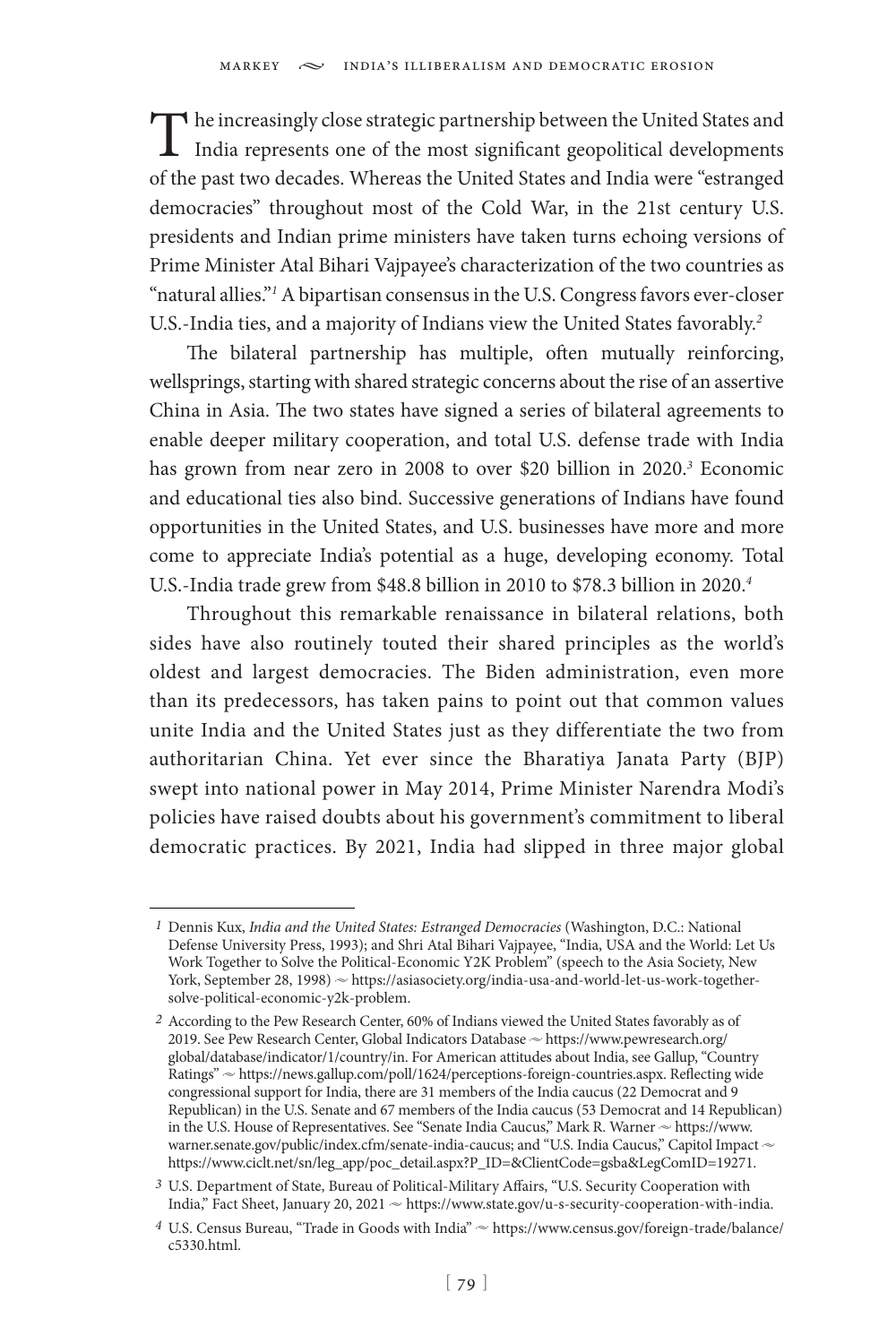political rankings: the U.S.-based Freedom House dropped India from "free" to "partly free," the Swedish V-Dem Research Institute downgraded India from an "electoral democracy" to an "electoral autocracy," and the London-based Economist Intelligence Unit characterized India as a "flawed democracy."*<sup>5</sup>*

All these characterizations of India's political practices and institutions warrant closer scrutiny as they are hardly uncontested. In combination, however, they convincingly raise doubts about India's inclusion as a member of the liberal democratic community of nations, and whether the United States should continue to hold such expectations as it structures its strategic partnership with India.

Looking to the future, how differently would an illiberal, even autocratic India act on the world stage? Answering this question is not as straightforward as it might appear. It requires a systematic discussion of the various pathways that have the potential to link India's domestic politics with international outcomes. In the end, a full analysis of these pathways provides a compelling case that the character of India's domestic politics will shape its international affairs and, more than that, offers insight into how India is likely to interact with the world differently if it slides further into illiberal, undemocratic patterns.

To be clear, India's political trajectory is uncertain, and there are still good reasons to imagine that its future could be more, rather than less, democratic. However, if India continues along its current path, Washington should above all avoid policies founded on false assumptions about India's values and aims. Although an illiberal or autocratic India might still prove itself a dedicated and strategically valuable counterweight to China in the Indo-Pacific, it would not be a committed partner in the defense of a liberal world order in the ways that the Biden administration has vowed to prioritize. In addition, an illiberal and autocratic India would, on balance, also be less capable, less trusted, less influential, more riven by domestic and regional conflict, and less inclined to share common views with the United States on other global economic, security, or diplomatic priorities.

This article is organized as follows:

 $\approx$  pp. 81–84 examine the assumptions in the argument that common values unite India and the United States and analyze their logical implications for U.S. policy.

<sup>&</sup>lt;sup>5</sup> Freedom House, "Freedom in the World 2021: India" ~ https://freedomhouse.org/country/india/ freedom-world/2021; Nafiza Alizada et al., "Autocratization Turns Viral: Democracy Report 2021," V-Dem Institute, 2021  $\sim$  https://www.v-dem.net/files/25/DR%202021.pdf; and Economist Intelligence Unit, "Democracy Index 2020: In Sickness and in Health?" 2021, 10.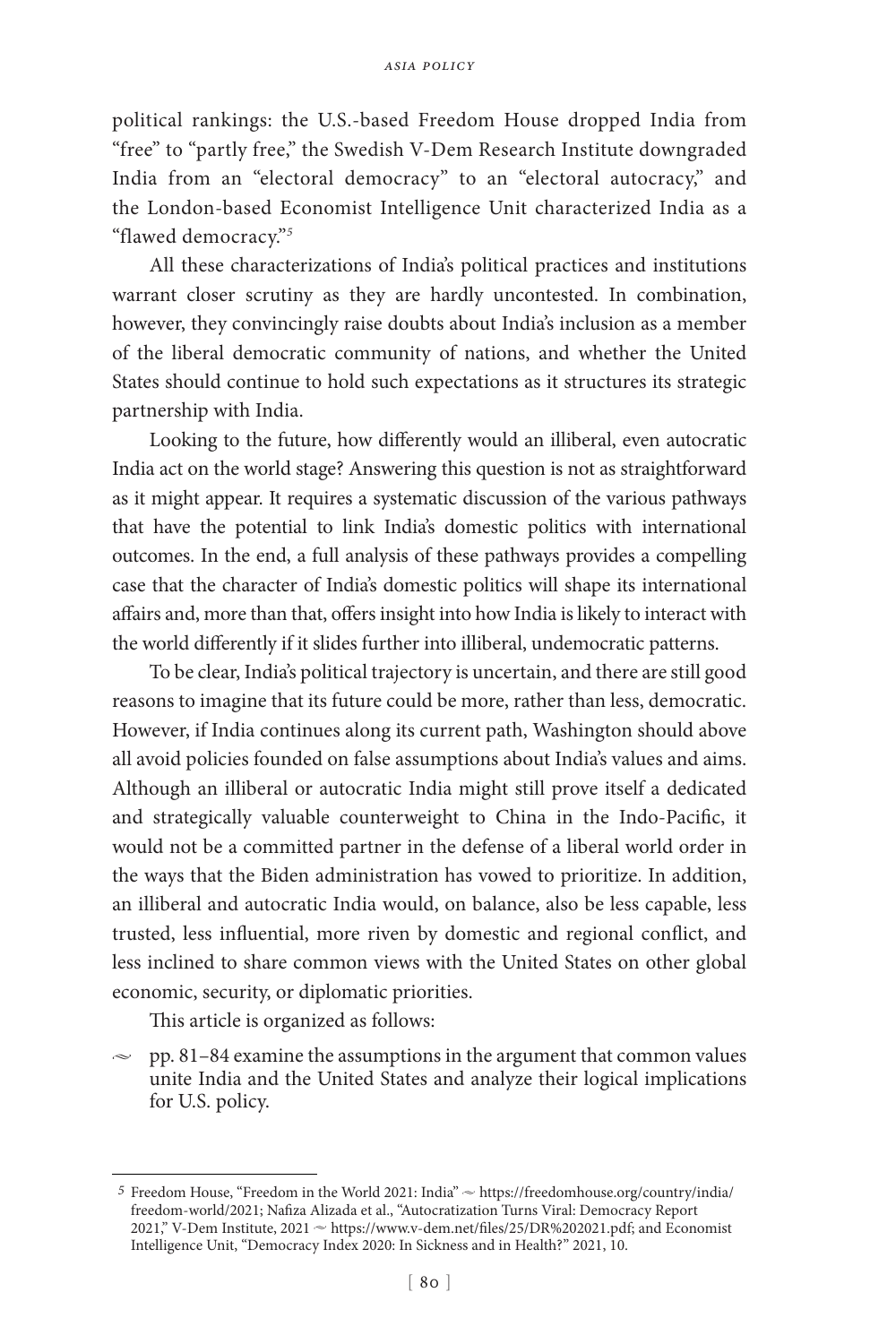- $\sim$  pp. 84–91 scrutinize recent characterizations of India's political practices and institutions as backsliding on the country's democratic principles.
- $\approx$  pp. 91–100 examine four pathways that have the potential to link India's domestic politics with international outcomes, including how India's domestic politics could affect its overseas aims, policy processes, hard power capabilities, and the perceptions and politics of other states.
- $\approx$  pp. 100–105 offer implications and recommendations from this analysis for U.S. policy.

# the assumptions and logic of u.s. partnership with india

Far more than its predecessor, the Biden administration has publicly trumpeted its commitment to liberalism and democracy both at home and abroad. For President Joe Biden, democracy is "the heart of who we are and how we see the world—and how the world sees us."*<sup>6</sup>* According to Biden and his top appointees, a shared commitment to liberal democratic principles is the foundation for the United States' most important alliances, such as NATO, and serves as the ordering principle for the administration's global strategy.*<sup>7</sup>* Contrary to pure power-politics reasoning, the president and senior officials like National Security Advisor Jake Sullivan argue, for instance, that U.S. competition with China is part of a wider "competition of models with autocracies, and we are trying to show the world that American democracy and democracy writ large can work."*<sup>8</sup>*

In addition to establishing a baseline for which countries the United States counts as allies and which countries as competitors, Secretary of State Antony Blinken has publicly explained the administration's logic about how regime type affects international relationships.*<sup>9</sup>* According to Blinken, strong democracies make better partners for the United States because they are also more likely to be politically stable, less prone to conflict, and more dependable economic partners. Weak democracies, by contrast, are more prone to

 $^6$  Joseph R. Biden Jr., "Why America Must Lead Again," *Foreign Affairs*, March/April 2020  $\sim$ https://www.foreignaffairs.com/articles/united-states/2020-01-23/why-america-must-lead-again.

<sup>&</sup>lt;sup>7</sup> See also Hal Brands, "The Emerging Biden Doctrine," *Foreign Affairs*, June 2021  $\sim$  https://www. foreignaffairs.com/articles/united-states/2021-06-29/emerging-biden-doctrine.

*<sup>8</sup>* Jen Psaki and Jake Sullivan, "Press Briefing by Press Secretary Jen Psaki and National Security Advisor Jake Sullivan, June 7, 2021," White House, June 7, 2021  $\sim$  https://www.whitehouse.gov/ briefing-room/press-briefings/2021/06/07/press-briefing-by-press-secretary-jen-psaki-andnational-security-advisor-jake-sullivan-june-7-2021.

*<sup>9</sup>* Antony J. Blinken, "A Foreign Policy for the American People" (speech, Washington, D.C., March 3,  $2021$ )  $\sim$  https://www.state.gov/a-foreign-policy-for-the-american-people.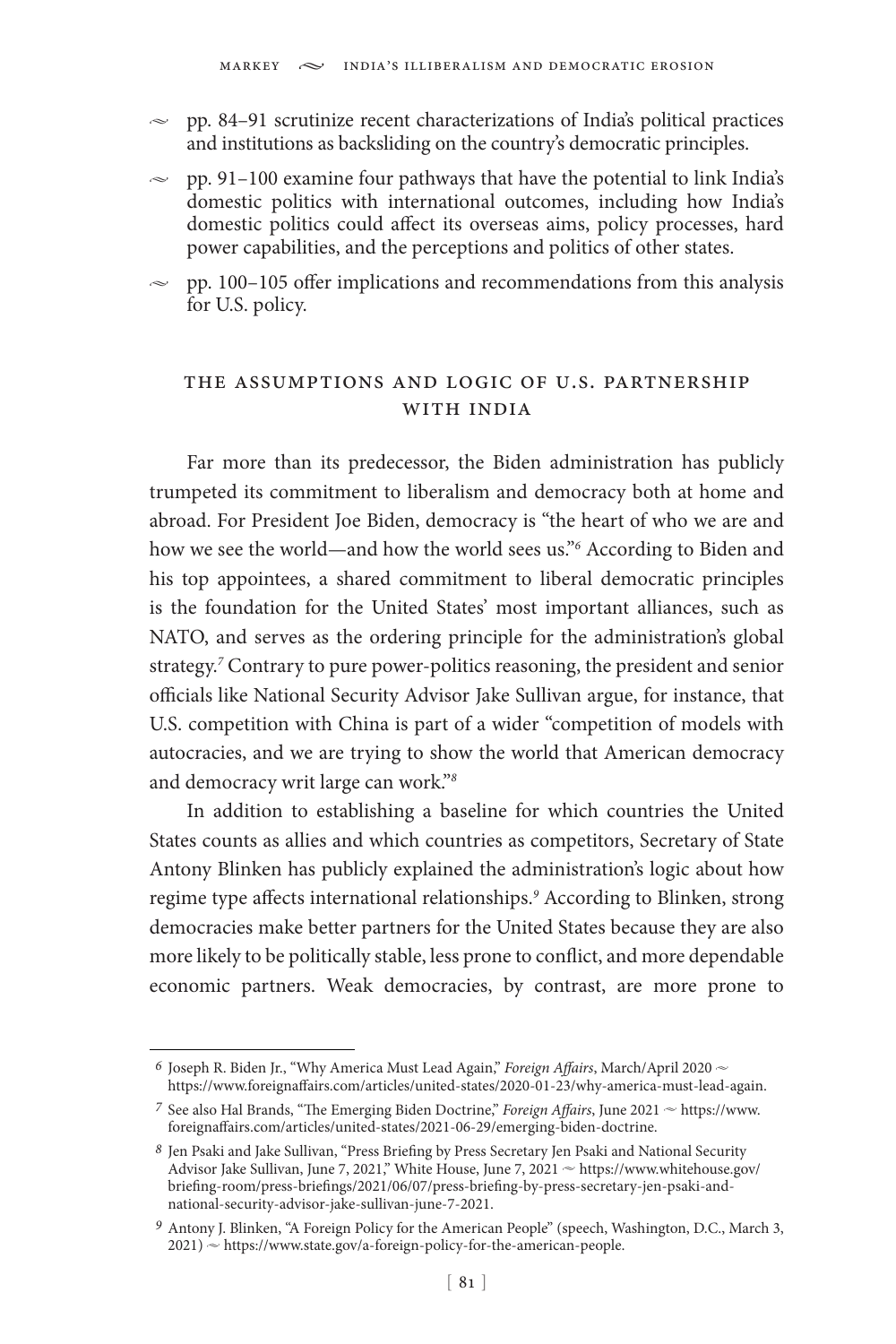destabilizing domestic and foreign influences and are thus less reliable U.S. partners. Autocratic states are even more prone to conflict and less likely to support the "rules-based international order that the United States and [its] allies have built and invested in for decades and decades."*<sup>10</sup>*

The Biden administration's rhetoric and reasoning are open to criticism on a variety of familiar grounds. Above all, these liberal democratic values have only ever been imperfectly practiced at home, and in recent years especially the threat of illiberal and undemocratic forces in U.S. domestic politics has been the subject of intense and extensive public debate. In addition, U.S. foreign policy has always reflected a multiplicity of interests that includes but is not exclusively defined by principles of liberalism or democracy. Accordingly, friends and adversaries of the United States could all be forgiven for questioning whether the Biden administration's rhetoric will be matched by capabilities, resources, and commitments. And although post–World War II U.S. foreign policy has consistently reflected aspects of liberal internationalism, the dramatic whiplash of transitions from Obama to Trump to Biden raises legitimate questions about what sort of foreign policy the United States will follow next.

The Biden administration's early track record is mixed with respect to the application of liberal values in foreign policy.*<sup>11</sup>* Yet the president has remained steadfast in his public defense of liberalism and democracy. At his September 2021 speech to the UN General Assembly he stated, "As we pursue diplomacy across the board, the United States will champion the democratic values that go to the very heart of who we are as a nation and a people: freedom, equality, opportunity, and a belief in the universal rights of all people."*<sup>12</sup>* By its consistent use of such language and logic, the Biden administration raises the political costs of pursuing policies that clearly contradict liberal, democratic principles. As compared to an avowedly "realist" or illiberal regime, the Biden administration exposes itself to charges of hypocrisy. Attentive audiences at home (voters) and abroad (allies and adversaries) will reward or punish the administration accordingly.

*<sup>10</sup>* Antony J. Blinken, "Secretary Antony J. Blinken on Release of the 2020 Country Reports on Human Rights Practices," U.S. Department of State, March 30, 2021 ~ https://www.state.gov/ secretary-antony-j-blinken-on-release-of-the-2020-country-reports-on-human-rights-practices.

 $11$  Nahal Toosi, "Biden Pulls Punches on Rights Abusers," *Politico*, September 15, 2021  $\sim$  https:// www.politico.com/news/2021/09/15/saudi-myanmar-egypt-biden-rights-abusers-511911.

*<sup>12</sup>* Joseph R. Biden Jr. (remarks at the 76th session of the UN General Assembly, New York, September 21, 2021) ~ https://www.whitehouse.gov/briefing-room/speeches-remarks/2021/09/21/ remarks-by-president-biden-before-the-76th-session-of-the-united-nations-general-assembly.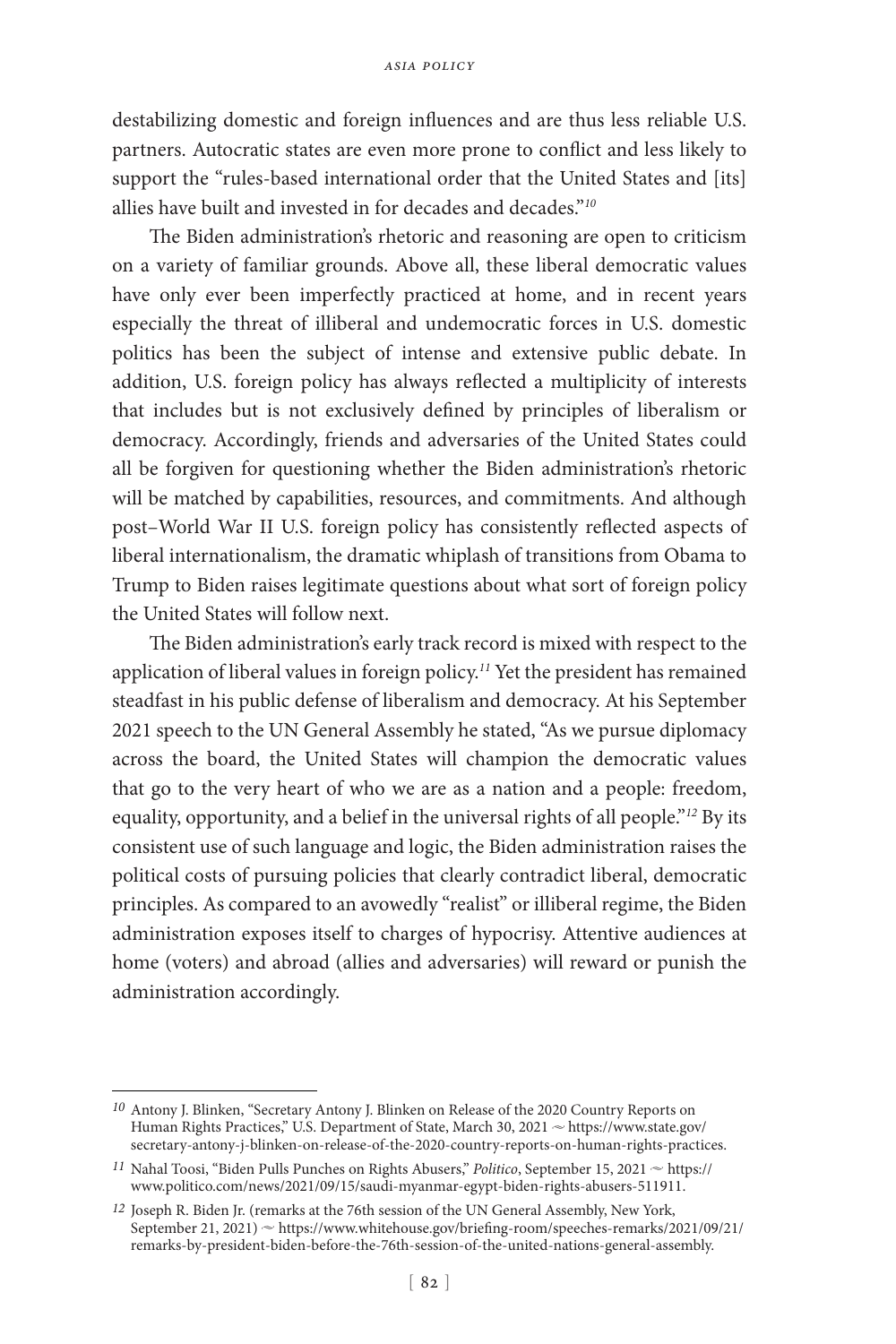The administration has also been unwavering in how it has characterized the logic of tightening relations with India. The Biden administration has considered India a member in good standing within the democratic community of nations, and therefore more likely to be a dependable partner. As Blinken explained during his July 2021 trip to New Delhi, "The relationship between our two countries is so important and so strong because it is a relationship between our democracies. One of the elements that Americans admire most about India is the steadfast commitment of its people to democracy, pluralism, to human rights and fundamental freedoms."*<sup>13</sup>*

On taking office, Biden, as one of his first major diplomatic acts, convened an unprecedented leader-level summit of the Quad (virtually) with the prime ministers of Japan, Australia, and India on March 12, 2021. In doing so, he sent the unmistakable message that India is critically important to the United States' geopolitical competition with China, not merely because of its geographic location, enormous population, or growing economy, but because India is a fundamentally like-minded state similar to the United States' other democratic treaty allies. Biden was not alone; the joint statement from the summit signed by all four leaders declared their intention to "strive for a region that is free, open, inclusive, healthy, anchored by democratic values, and unconstrained by coercion."*<sup>14</sup>*

This perspective on India is widely, if not universally, shared in Washington, including in the U.S. Congress. However, as Modi's government has received criticism for illiberal and increasingly undemocratic practices, some of that consensus has started to fray, most notably on Capitol Hill.*<sup>15</sup>* In March 2021, just before Secretary of Defense Lloyd Austin took his first official trip to India, Senator Robert Menendez, chairman of the Foreign Relations Committee, wrote to express his concerns. A self-described supporter of close

<sup>&</sup>lt;sup>13</sup> Suhasini Haidar, "Democratic Values Bind India, U.S., Says Blinken," *Hindu*, July 28, 2021 ~ https://www.thehindu.com/news/national/indian-democracy-is-powered-by-its-freethinkingcitizens-blinken/article35583397.ece.

*<sup>14</sup>* "Quad Leaders' Joint Statement: 'The Spirit of the Quad,'" White House, March 12, 2021 ~ https://www.whitehouse.gov/briefing-room/statements-releases/2021/03/12/ quad-leaders-joint-statement-the-spirit-of-the-quad.

*<sup>15</sup>* Earlier examples include Democratic senator Elizabeth Warren's 2019 concerns about Kashmiri rights and Democratic representative Pramila Jayapal's 2019 opinion piece reflecting her concerns about "fundamental principles of democracy such as freedom of the press, religious freedom and due process," as well as her co-sponsored resolution on Kashmir with Republican representative Steve Watkins. See "Democratic Presidential Candidate Elizabeth Warren Urges India to Respect Rights of People of Kashmir," *Hindu*, October 5, 2019  $\sim$  https://www. thehindu.com/news/international/democratic-presidential-candidate-elizabeth-warrenurges-india-to-respect-rights-of-people-of-kashmir/article29606299.ece; and Pramila Jayapal, "India's Foreign Minister Refused to Meet Me. I Won't Stop Speaking Out on Human Rights," *Washington Post*, December 23, 2019  $\sim$  https://www.washingtonpost.com/opinions/2019/12/23/ indias-foreign-minister-refused-meet-me-i-wont-stop-speaking-out-human-rights.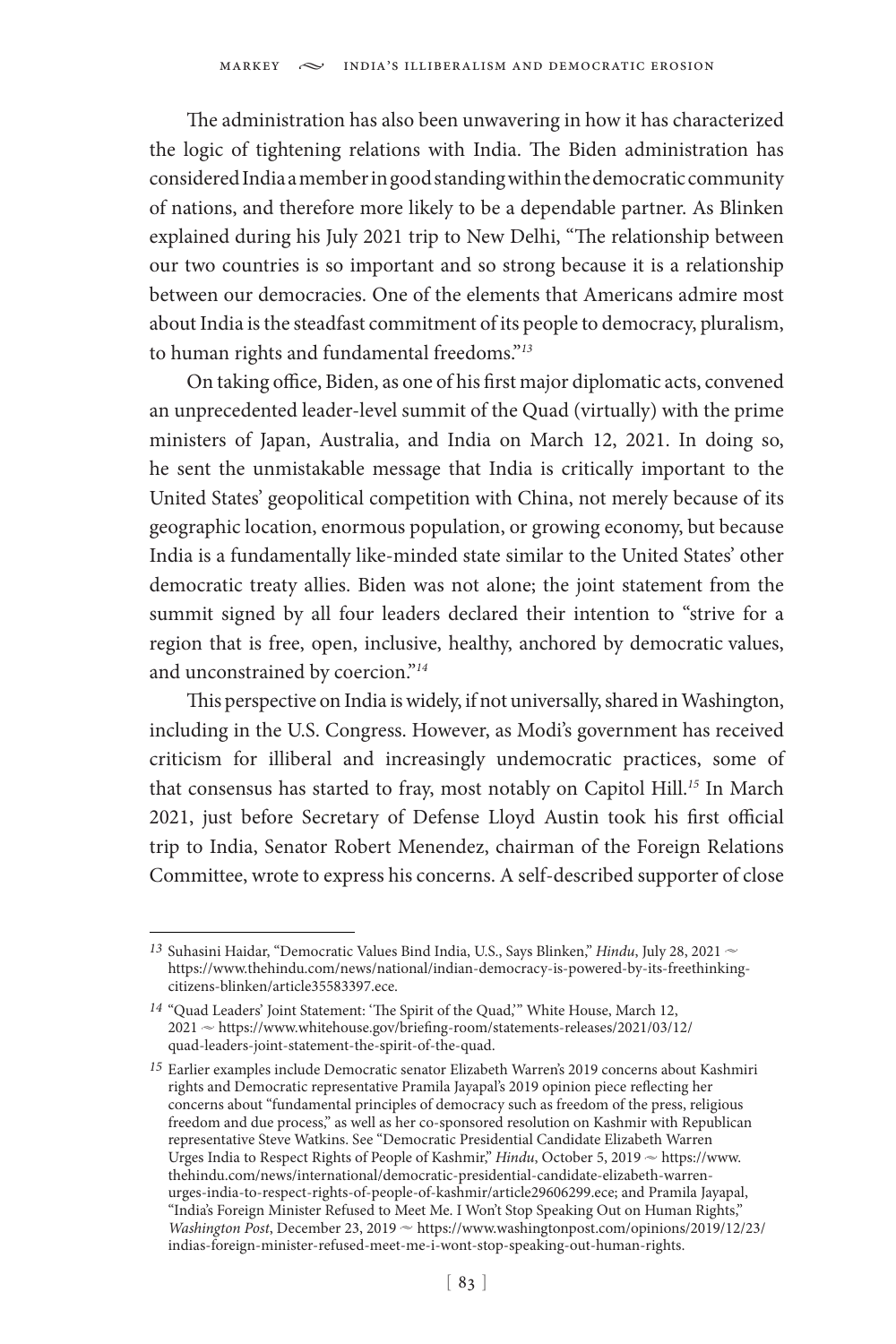U.S.-India ties, he explained that "the partnership is strongest when based on shared democratic values and the Indian government has been trending away from those values."<sup>16</sup> Menendez specifically criticized the Indian government's treatment of protesting farmers, journalists, and political opponents. He identified state policies like the Citizenship Amendment Act, abrogation of Article 370 in Kashmir, and use of sedition laws as evidence of the "deteriorating situation of democracy."*<sup>17</sup>*

Menendez's policy critique was significant because it accepted the Biden administration's core logic: that the U.S.-India partnership is strategically valuable in part because it is founded on shared principles. Where the senator parted ways with this logic was over whether India's government actually shares those principles. This raises at least two questions: First, is this dire assessment of India's democratic erosion correct? And second, if so, precisely how should we anticipate the international consequences of that erosion?

#### assessing india's political trajectory

The Modi government has not been shy about refuting criticism of its democratic credentials. Foreign Minister Subrahmanyam Jaishankar castigated the "hypocrisy" of Western institutions V-Dem and Freedom House, accusing them of inventing artificial rules and parameters for judging the political characteristics of other nations.*<sup>18</sup>* Other analysts have pointed out that any such rankings are inherently subjective because they assign quantitative weights to assessments of complex institutional structures, policies, and practices that may be deeply dissimilar between one state and the next.*<sup>19</sup>* In addition, critiques of the Modi government may fail to draw clear distinctions between concepts like "freedom," "democracy," and "liberalism" in ways that lead to confusion about precisely what political changes—if any—are underway. Similarly, just because Modi's political opponents depict his policies as "autocratic" or "undemocratic" does not make them so. Indeed, the protected right of opposition parties to castigate

<sup>16</sup> Robert Menendez to Lloyd J. Austin, U.S. Senate Foreign Relations Committee, March 17, 2021,  $\sim$ https://www.foreign.senate.gov/imo/media/doc/03-17-21%20RM%20letter%20to%20Austin%20 re%20India%20trip.pdf.

*<sup>17</sup>* Each of these charges will be explained in greater detail later in this article.

*<sup>18</sup>* Shubhajit Roy, "Jaishankar on Global Democracy Downgrade: 'Custodians Can't Stomach We Don't Want Their Approval," *Indian Express*, March 15, 2021  $\sim$  https://indianexpress.com/article/india/ global-democarcy-downgrade-custodians-cant-stomach-we-dont-want-their-approval-7228422.

*<sup>19</sup>* Soutik Biswas, "'Electoral Autocracy': The Downgrading of India's Democracy," BBC, March 16,  $2021 \approx$  https://www.bbc.com/news/world-asia-india-56393944.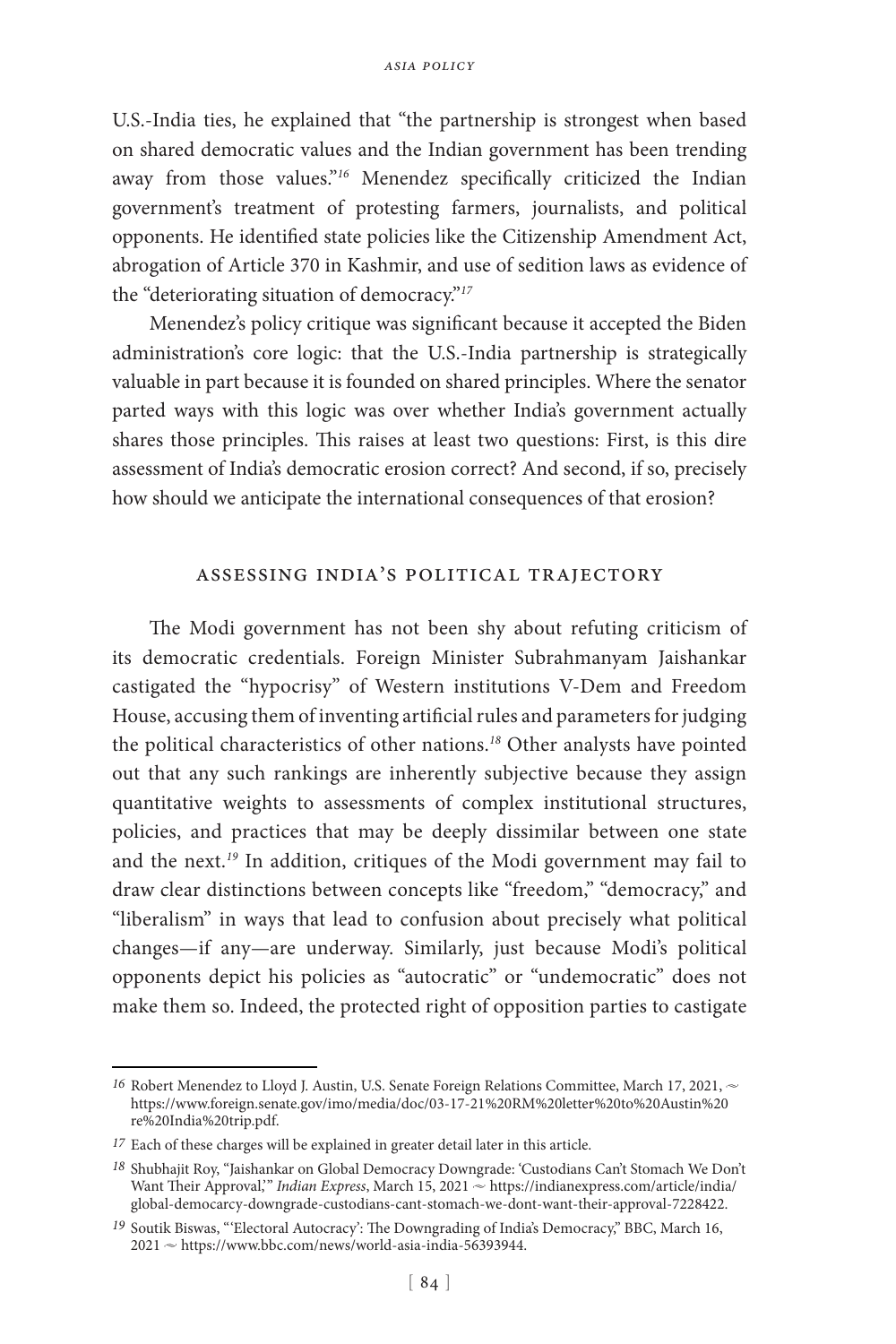India's elected leaders demonstrates a persistent commitment to certain core principles of democracy.*<sup>20</sup>*

With these caveats in mind, it is worth reviewing the evidence of India's political condition in greater detail. Two main findings stand out. First, the Modi government has indeed undertaken a range of policies that normally weaken important institutions associated with the practice of democracy, but India also retains some essential democratic qualities and does not yet appear to have passed a point of no return. The most compelling evidence of such erosion under the Modi government is found in three areas: tightened media controls, limits on civil society organizations, and reduced protections for minorities. Second, during its time in power, Modi's political party has pursued policies that reflect a Hindu nationalist ideology that is at odds with core liberal tenets, but these developments should be appreciated in appropriate context without exaggerating India's historical attachments to liberalism in economic, political, or social spheres.

Both the Freedom House and V-Dem studies identify government interference in India's media as one of the most significant anti-democratic trends. In its quantitative review of the decade from 2010 to 2020, V-Dem finds deteriorating conditions with respect to government censorship, media bias, critical media, media self-censorship, and harassment of journalists.*<sup>21</sup>* Freedom House concludes that "attacks on press freedom have escalated dramatically under the Modi government, and reporting has become significantly less ambitious in recent years."*<sup>22</sup>* As the organization Reporters Without Borders notes in its 2021 World Press Freedom Index, Indian journalists face the threat of online and physical harassment from hardcore Hindu nationalist supporters of the Modi government as well as severe legal action by the state's overly broad application of colonial-era sedition laws that authorize the punishment of an individual who "brings or attempts to bring into hatred or contempt, or excites or attempts to excite disaffection towards, the Government."*<sup>23</sup>* In May 2021, a three-judge bench of India's Supreme

*<sup>20</sup>* Opposition leader Rahul Gandhi, for instance, has drawn comparisons between Modi's authoritarianism and that of Saddam Hussein and Moammar Gadhafi. See Sadanand Dhume, "Is India Still a Democracy? The Answer Isn't So Clear," *Wall Street Journal*, April 15, 2021  $\sim$  https:// www.wsj.com/articles/is-india-still-a-democracy-the-answer-isnt-so-clear-11618525073.

*<sup>21</sup>* Alizada et. al., "Autocratization Turns Viral," 21.

*<sup>22</sup>* "Freedom in the World 2021: India," section D1.

<sup>23</sup> Reporters Without Borders, "India"  $\sim$  https://rsf.org/en/india.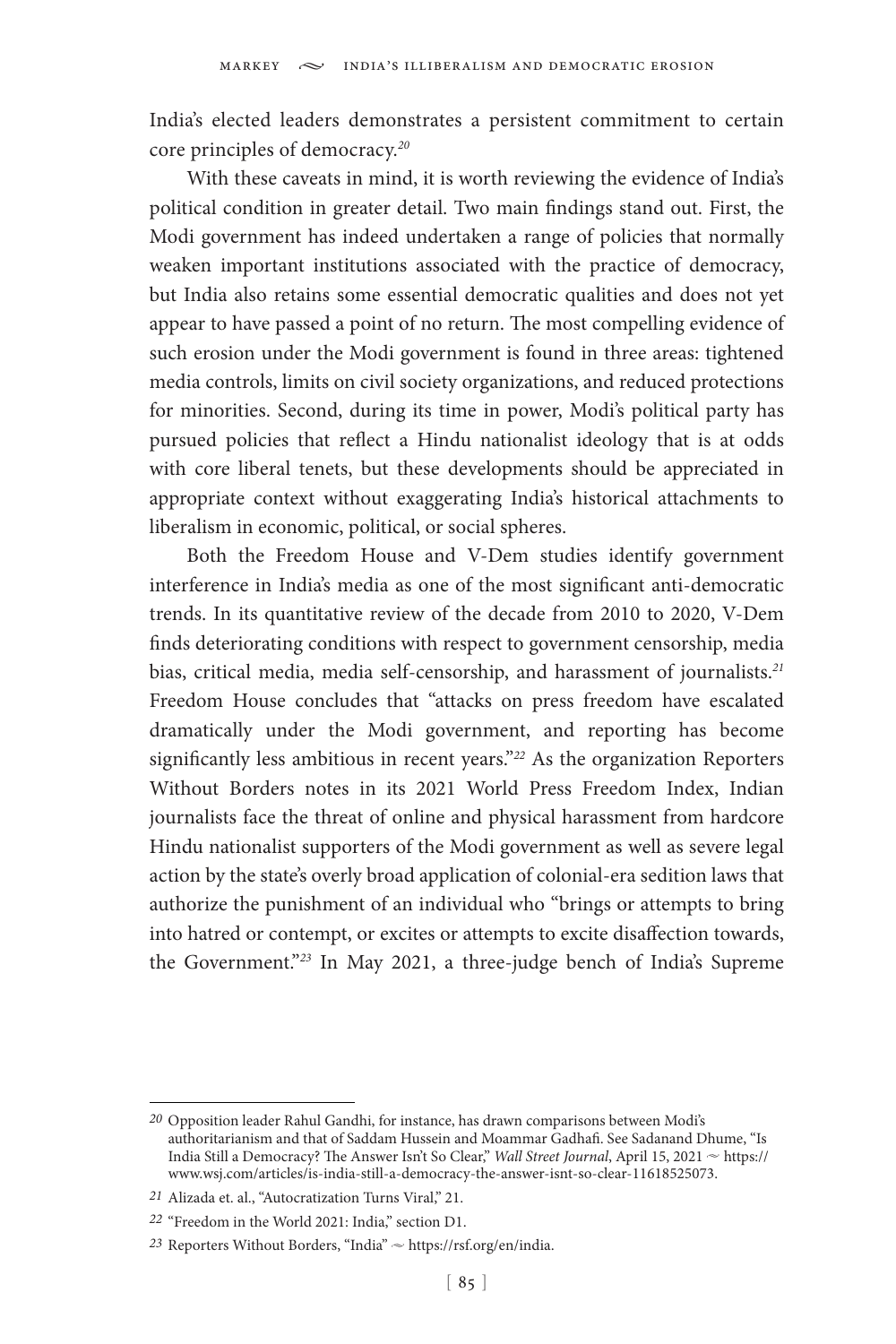Court itself observed that the use of such laws could "muzzle media freedom" and declared, "It is time we define the limits of sedition."*<sup>24</sup>*

India's civil society organizations also face an increasingly repressive state. Numerous activists involved in protests against Modi government policies have been charged with sedition or targeted by the 1967 Unlawful Activities (Prevention) Act, a law originally intended for use against anti-state terrorists.*<sup>25</sup>* University professors and students have been arrested and prosecuted for their criticism of government policies, especially the Citizenship Amendment Act, the 2019 law passed by the BJP that pointedly excluded Muslims from a list of persecuted minorities eligible for gaining Indian citizenship and that is perceived by critics as part of a broader scheme to deny Muslims equal status in India.*<sup>26</sup>* As the U.S.-based network of academic institutions Scholars at Risk reported in 2020, "over the past two years, an apparent surge in incidents…alongside heightened nationalistic rhetoric by Prime Minister Modi underscore fears that the space for ideas and dialogue in India is being constricted, and dissent punished."*<sup>27</sup>*

Indian government authorities had taken steps to circumscribe the activities of NGOs before Modi's rise to national power in 2014, but his government quickly took full advantage of amendments to India's Foreign Contribution Regulatory Act to cancel the operating licenses—and thus effectively silence—20,000 NGOs from 2014 to 2018.*<sup>28</sup>* The Modi government tightened restrictions on foreign funding for NGOs, which led, for instance, to the September 2020 closure of Amnesty International's operations in India after the group released a series of critical reports.*<sup>29</sup>* Amnesty International's

*<sup>24</sup>* "'Time to Define Limits of Sedition,' Particularly in Context of Media Freedom: SC," *Wire*, May 31,  $2021 \approx$  https://thewire.in/law/supreme-court-sedition-media-freedom-chandrachud-telugu-channel.

<sup>25</sup> Sumit Ganguly, "India's Democracy Is Under Threat," *Foreign Policy*, September 18, 2020  $\sim$  https:// foreignpolicy.com/2020/09/18/indias-democracy-is-under-threat.

*<sup>26</sup>* Harrison Akins, "The Citizenship (Amendment) Act in India," U.S. Commission on International Religious Freedom, Legislation Factsheet, February 2020  $\sim$  https://www.uscirf.gov/sites/default/ files/2020%20Legislation%20Factsheet%20-%20India\_0.pdf.

<sup>27</sup> Scholars at Risk, "Free to Think," November 2020, 55  $\sim$  https://www.scholarsatrisk.org/wpcontent/uploads/2020/11/Scholars-at-Risk-Free-to-Think-2020.pdf.

*<sup>28</sup>* Daya Bhattacharya, "FCRA Licenses of 20,000 NGOs Cancelled: Act Being Used as Weapon to Silence Organisations," Firstpost, December 30, 2016  $\sim$  https://www.firstpost.com/india/fcralicences-of-20000-ngos-cancelled-act-being-used-as-weapon-to-silence-organisations-3181560.html.

*<sup>29</sup>* Niha Masih, "Amnesty International to Cease Work in India, Citing Government Harassment," Washington Post, September 29, 2020  $\sim$  https://www.washingtonpost.com/world/asia\_ pacific/india-amnesty-international-harassment/2020/09/29/62ad452c-01bd-11eb-b92e-029676f9ebec\_story.html. Sumit Ganguly has likewise explained how the Ford Foundation froze its spending in India due to government pressure. See Sumit Ganguly, "The Death of Human Rights in India?" *Foreign Policy*, October 2, 2020  $\sim$  https://foreignpolicy.com/2020/10/02/ the-death-of-human-rights-in-india.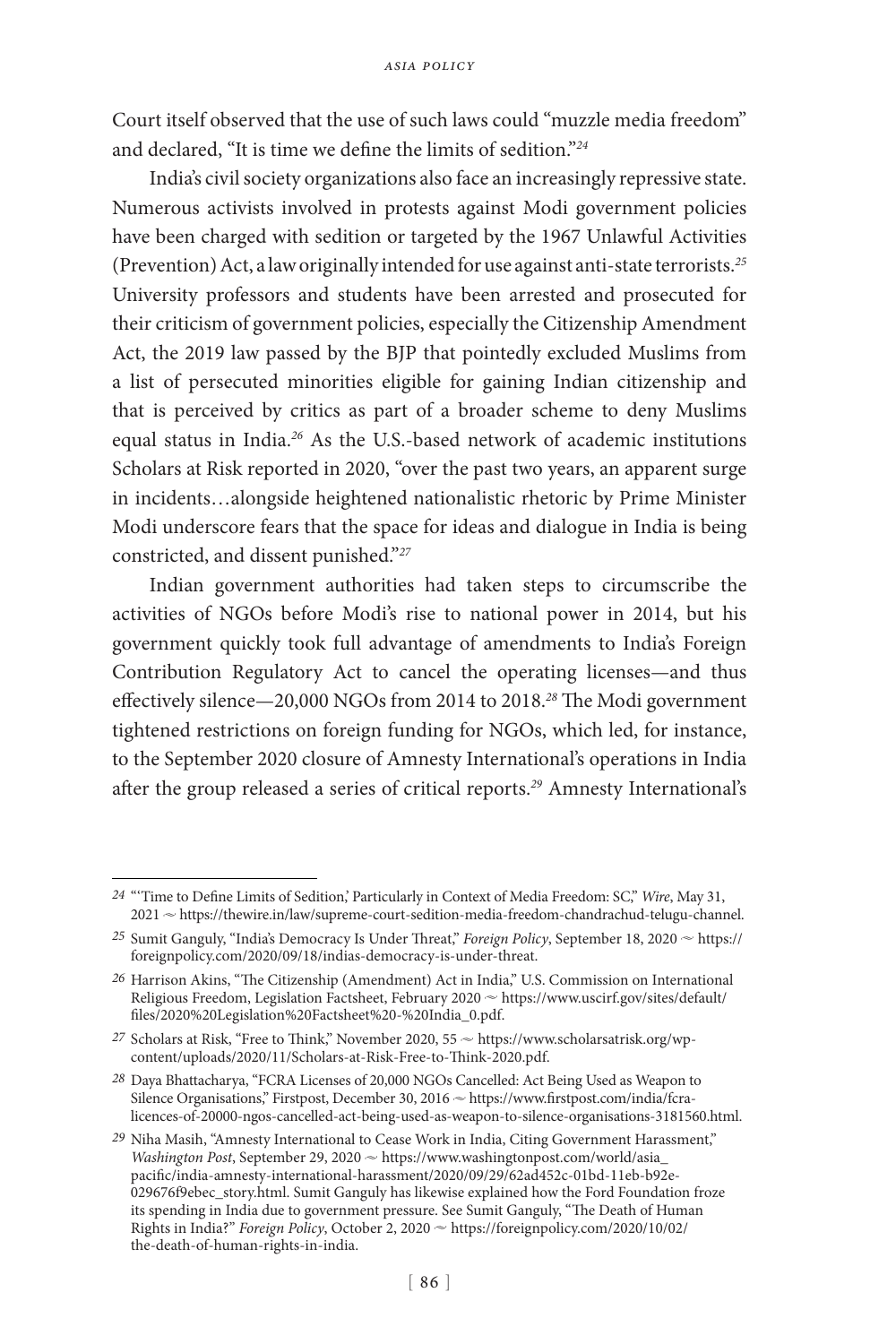acting secretary general stated that the government's aim was to "silence critical voices and stoke a climate of fear."*<sup>30</sup>*

The impact of the Modi government's Hindu nationalist ideology—and especially its implications for Indian minority groups—is most pronounced in the Economist Intelligence Unit's Democracy Index. From 2014 to 2020, India's global ranking fell from 27th place to 53rd. The report explained that the "increasing influence of religion under the Modi premiership, whose policies have fomented anti-Muslim feeling and religious strife, has damaged the political fabric of the country."*<sup>31</sup>* As evidence of anti-Muslim discrimination, the report cites the Citizenship Amendment Act, along with the state's efforts to suppress national protests against that act. Raising similar concerns, in 2021 the U.S. Commission on International Religious Freedom concluded that India's government was "engaging in and tolerating systematic, ongoing, and egregious religious freedom violations" and identified the Citizenship Amendment Act, along with mob violence in New Delhi in February 2020 that mainly targeted Muslims and the "weaponization of citizenship laws" such as the proposed national register of citizens, as supporting evidence.*<sup>32</sup>* The national register of citizens was originally intended to be a list of all Indian citizens, but the state implemented rules for proving citizenship that have disproportionately disenfranchised Muslims in the northeast state of Assam and have already rendered nearly two million people effectively stateless and at risk of internment and deportation.*<sup>33</sup>*

In sum, there is overwhelming evidence that the Modi government has taken steps to curtail civil liberties, stifle criticism, and target domestic opponents in ways that fail to protect minorities, privilege majoritarian rule, and suggest the potential for a more general deterioration in the quality of India's democracy. This pattern is fairly consistent with the findings of Steven Levitsky and Daniel Ziblatt, who have observed that, with the exception of outright coups d'état, states do not transform from liberal democracies to authoritarian autocracies overnight. Rather, "more often… democracies erode

*<sup>30</sup>* Amnesty International, "Amnesty International India Halts Its Work on Upholding Human Rights in India Due to Reprisal from Government of India," Press Release, September 29, 2020  $\sim$ https://www.amnesty.org/en/latest/news/2020/09/amnesty-international-india-halts-its-work-onupholding-human-rights-in-india-due-to-reprisal-from-government-of-india.

*<sup>31</sup>* Economist Intelligence Unit, "Democracy Index 2020."

<sup>32</sup> U.S. Commission on International Religious Freedom, "Annual Report 2021," April 2021, 22  $\sim$ https://www.uscirf.gov/sites/default/files/2021-05/India%20Chapter%20AR2021.pdf.

*<sup>33</sup>* Suhasini Raj and Jeffrey Gettleman, "A Mass Citizenship Check in India Leaves 2 Million People in Limbo," New York Times, August 31, 2019  $\sim$  [https://www.nytimes.com/2019/08/31/world/asia/](https://www.nytimes.com/2019/08/31/world/asia/india-muslim-citizen-list.html) [india-muslim-citizen-list.html.](https://www.nytimes.com/2019/08/31/world/asia/india-muslim-citizen-list.html)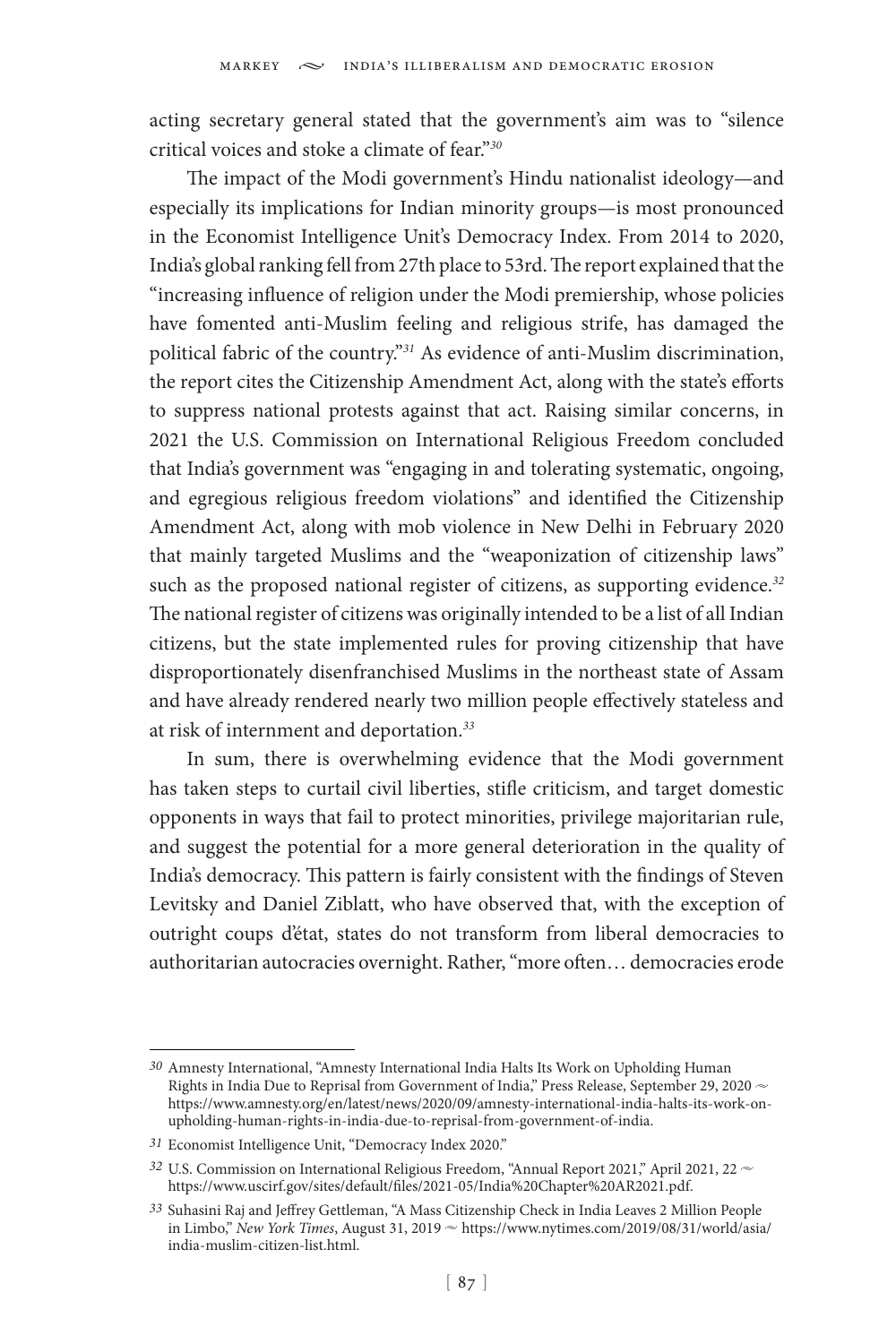slowly, in barely visible steps."*<sup>34</sup>* Moreover, "for many citizens, it may, at first, be imperceptible. After all, elections continue to be held. Opposition politicians still sit in congress. Independent newspapers continue to circulate."*<sup>35</sup>*

Indeed, many important aspects of India's democracy still function, and perhaps they always will. Freedom House continues to rate India's election process as free and fair, and it is clear that the BJP cannot dictate outcomes, especially at the state level where it often faces stiff competition.*<sup>36</sup>* In the spring of 2021, for instance, the BJP lost several state-level elections, including a hotly contested race in West Bengal in which Modi had delivered dozens of speeches before huge rallies and even appeared to have grown his beard in the style of the state's beloved poet Rabindranath Tagore to appeal to voters.*<sup>37</sup>* Because India's decentralized federal structure often leaves considerable power in the hands of a wide variety of regionally rooted parties, the sprawling and diverse nation has historically experienced more raucous ungovernability than consolidated autocracy. One way to think about India's national politics is that the BJP wins the center owing to a lack of any strong alternative—a gap left by the relative collapse of the long-dominant Indian National Congress party and by the inability of regional parties to mount a collective challenge.

Given these realities, it is less than clear that the Modi government has fully captured India's electoral institutions or distorted its procedures. There are, to be sure, important reasons for concern, not least the state's apparent use of Israeli-made spyware against opposition politicians and an election commissioner.*<sup>38</sup>* And there have been some worrisome signs of politicization in India's judiciary as well.*<sup>39</sup>* Still, the Supreme Court continues to take independent positions. For example, it plans to review the sedition laws

*<sup>34</sup>* Steven Levitsky and Daniel Ziblatt, *How Democracies Die* (New York: Crown Publishing Group, 2019), 3. Of course, Levitsky and Ziblatt draw from a far wider literature and cite Juan Linz's 1978 *The Breakdown of Democratic Regimes* as seminal.

*<sup>35</sup>* Levitsky and Ziblatt, *How Democracies Die*, 77.

*<sup>36</sup>* Freedom House, "Freedom in the World 2021: India."

*<sup>37</sup>* Pallavi Ghosh, "BJP Sees Reflection of Tagore in PM Modi's New Look, Says Gurudev's Values to Guide Policies in Bengal," News 18, January 19, 2021  $\sim$  https://www.news18.com/news/ politics/beard-trap-more-than-modis-look-bjp-will-rely-on-tagores-essence-in-policies-to-woobengal-3310901.html.

*<sup>38</sup>* Shoaib Daniyal, "Supreme Court, EC, Opposition: Spyware Attack Threatens Pillars of India's Electoral Democracy," Scroll.in, July 2021 ~ https://scroll.in/article/1000604/supreme-court-ecopposition-spyware-attack-threatens-pillars-of-indias-electoral-democracy. Note also that although the V-Dem rankings specifically raise concerns about the autonomy of the Election Commission of India, Freedom House continued to give high marks to India's electoral process. See Alizada et al., "Autocratization Turns Viral," 20; and Freedom House, "Freedom in the World 2021: India."

*<sup>39</sup>* Rana Ayyub, "The Destruction of India's Judicial Independence Is Almost Complete," *Washington Post*, March 24, 2020  $\sim$  https://www.washingtonpost.com/opinions/2020/03/24/ destruction-indias-judicial-independence-is-almost-complete.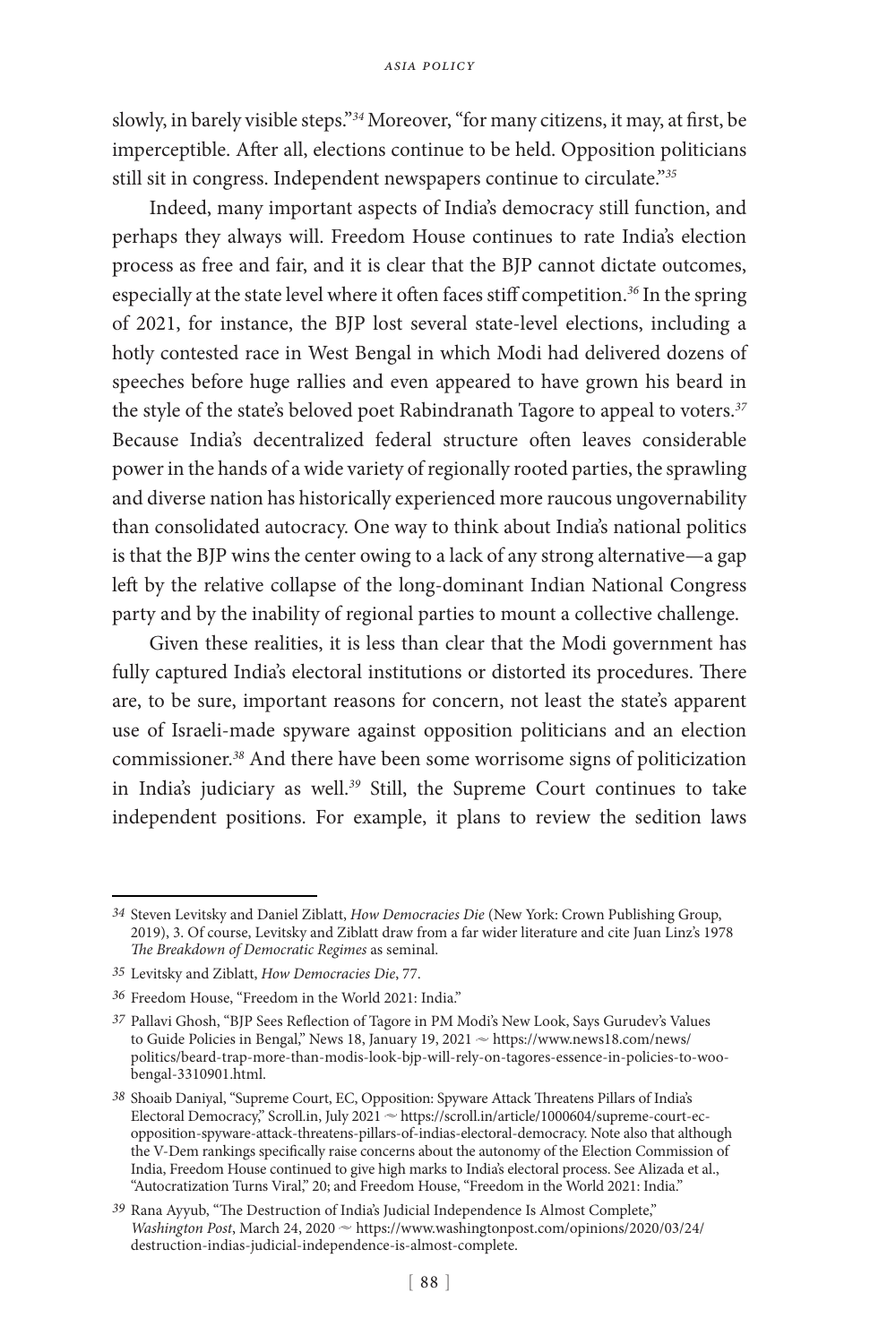noted above, and in July 2021 it declared a paid vaccination scheme advanced by the Modi government to be "prima facie, arbitrary and irrational."*<sup>40</sup>* Freedom House has observed that "judges, particularly at the Supreme Court level, have displayed autonomy and activism in response to public-interest litigation."*<sup>41</sup>* To the extent that individual or lower-level judges and courts have been susceptible to political influence, it is not obvious that conditions are materially worse than under past governments. India's judiciary is down but not yet out.

In short, important "antibodies" to autocracy remain in India, even if pillars of democracy are being tested. Although Modi and the BJP may eventually establish a permanent hold on power, as Levitsky and Ziblatt put it, they have not yet fully captured India's referees, bought or enfeebled their opponents, or rewritten the rules of the political game.*<sup>42</sup>*

Turning from a focus on political institutions to a look at political culture and ideology, India's BJP-led government brings a strikingly different outlook from its Congress Party predecessor. Hindu nationalism, or Hindutva, defines the BJP's identity, as both Modi and his party are direct products of the hardcore Rashtriya Swayamsevak Sangh organization.*<sup>43</sup>* That said, at least as important for understanding India's national political identity are the limits to which it could ever have been adequately described as "liberal" in the standard Western sense.*<sup>44</sup>* This is true for understanding India's often tradition-bound social norms, and it is helpful for understanding Indian economic policies, where "powerful nationalist ideas of self-reliance and particular views of sovereignty…have made economic reforms a particularly contentious arena."*<sup>45</sup>*

*<sup>40</sup>* On the court's review of sedition laws, see Krishnadas Rajagopal, "Why Do You Need the 'Colonial Law' of Sedition after 75 Years of Independence, CJI Asks Govt," *Hindu*, July 15, 2021  $\sim$  [https://](https://www.thehindu.com/news/national/is-this-law-necessary-sc-seeks-centres-response-on-pleas-challening-sedition-law/article35336402.ece) [www.thehindu.com/news/national/is-this-law-necessary-sc-seeks-centres-response-on-pleas](https://www.thehindu.com/news/national/is-this-law-necessary-sc-seeks-centres-response-on-pleas-challening-sedition-law/article35336402.ece)[challening-sedition-law/article35336402.ece.](https://www.thehindu.com/news/national/is-this-law-necessary-sc-seeks-centres-response-on-pleas-challening-sedition-law/article35336402.ece) On the court's challenge to government vaccine policies, see Rohan Venkataramakrishnan, "The Political Fix: Will Pressure from the Supreme Court and States Prompt a Modi U-Turn on Vaccines?" Scroll.in, June 7, 2021  $\sim$  https://scroll.in/ article/996712/the-political-fix-will-pressure-from-the-supreme-court-and-states-prompt-a-modiu-turn-on-vaccines.

*<sup>41</sup>* Freedom House, "Freedom in the World 2021: India."

*<sup>42</sup>* Levitsky and Ziblatt, *How Democracies Die*, 92.

*<sup>43</sup>* On the BJP and RSS, see Walter K. Andersen and Shridhar D. Damle, *The Brotherhood in Saffron* (Gurgaron: Random House, 2019); Walter K. Andersen and Shridhar D. Damle, *RSS: A View to the Inside* (Gurgaron: Random House, 2019); and Christophe Jaffrelot, *The Hindu Nationalist Movement in India* (New York: Columbia University Press, 1998).

*<sup>44</sup>* For brief but insightful observations on this point, see Akhilesh Pillalamarri, "Why India's Democracy Is Not Dying," *Diplomat*, June 14, 2021 ≈ https://thediplomat.com/2021/06/ why-indias-democracy-is-not-dying; and Akhilesh Pillalamarri, "A Changing India: Caught Between Illiberalism and Social Revolution," *Diplomat*, August 18, 2019  $\sim$  https://thediplomat. com/2019/08/a-changing-india-caught-between-illiberalism-and-social-revolution.

*<sup>45</sup>* Alyssa Ayres, *Our Time Has Come* (Oxford: Oxford University Press, 2019), 109.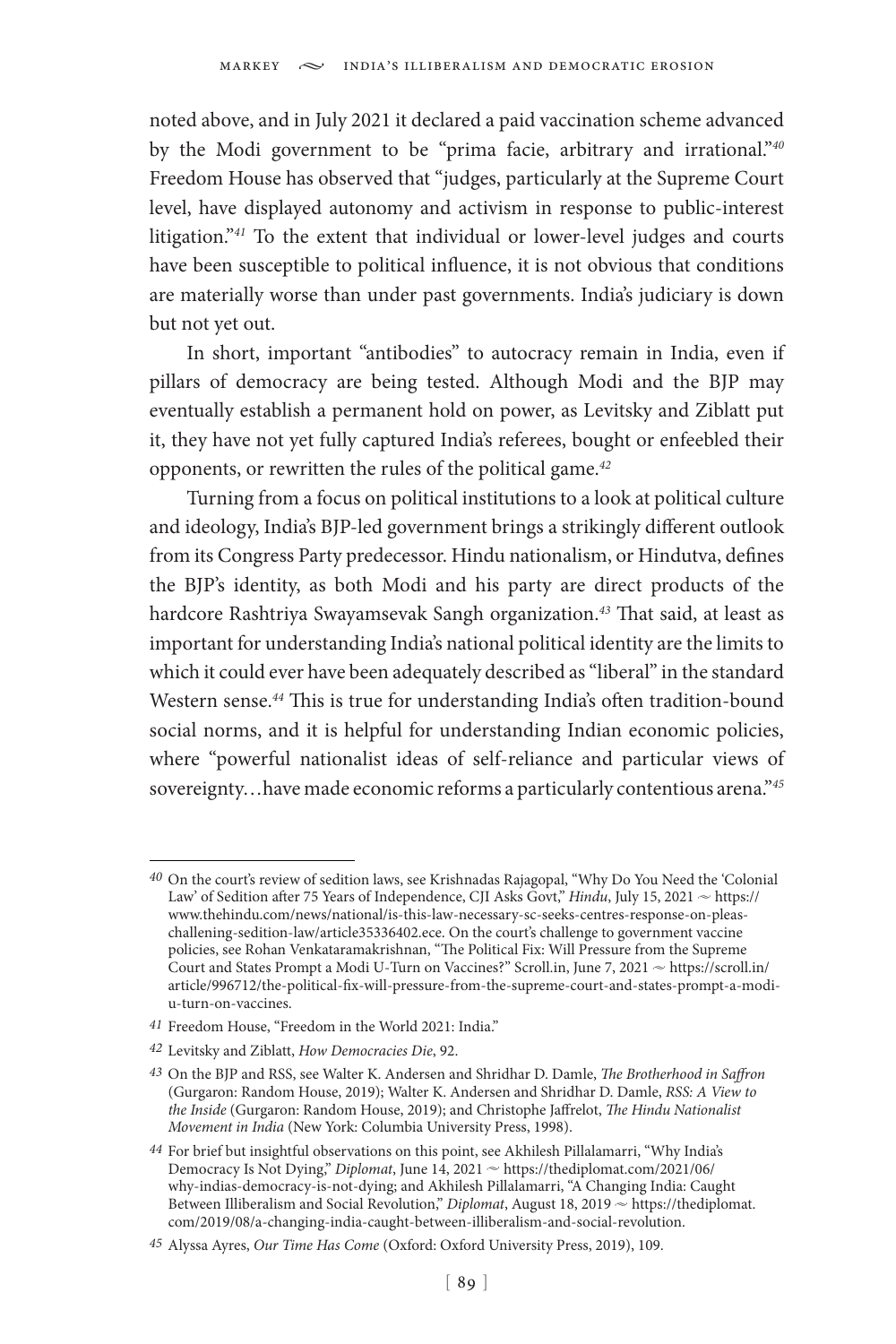Yet as Foreign Minister Jaishankar argues in his 2020 book *The India Way*, characterizing India's worldview by reference to Western terms like "liberal democracy" delivers an incomplete, impoverished perspective.*<sup>46</sup>*

Jaishankar's views are especially instructive because of his important foreign policy role in the Modi government. For him, India's liberalism, pluralism, and democratic practices find fertile soil in India because they are compatible with underlying cultural and civilizational attributes of far more ancient provenance.*<sup>47</sup>* When it comes to explaining what kind of great power India is likely to become, he turns first to an exploration of India's own history and traditions, and writes that "if there are today hurdles to understanding India's viewpoint, much of that arises from an ignorance of its thought processes. This is hardly surprising when much of the West was historically so dismissive of our society."*<sup>48</sup>* Jaishankar argues that the *Mahabharata*, the ancient Sanskrit epic poem, is an especially rich resource for understanding and interpreting India.

One need not accept Jaishankar's specific applications of poetic wisdom to contemporary policy challenges in order to spot his skepticism about Western ideologies like liberalism. Indeed, he tends to characterize liberalism and other Western beliefs as mere "narratives" rather than universal ideals, and he repeatedly points out how they have been applied hypocritically by the United States and its other Western partners.*<sup>49</sup>* In his critique of the United States, Jaishankar is not alone; generations of Indian diplomats have frequently (although not universally) taken a dim view of U.S. policies. Although most have adopted a leftist idiom in their critiques, few could be considered "liberal" in outlook. In the wide and diverse spectrum of Indian worldviews, liberalism is present but by no means dominant or defining.*<sup>50</sup>* Jaishankar is right when he explains that the principles and logic that undergird the practice of politics in India are not the same as those elsewhere, even if they may be compatible.

In sum, U.S. policymakers, including those in the Biden administration, should see India not as a liberal democracy identical to the U.S. model but as a democracy built on distinct cultural, historical, and intellectual foundations.

*<sup>46</sup>* S. Jaishankar, *The India Way: Strategies for An Uncertain World* (Noida: HarperCollins, 2020).

*<sup>47</sup>* Ibid., 128, 212.

*<sup>48</sup>* Ibid., 47.

*<sup>49</sup>* Ibid., 63–64, 119–20.

*<sup>50</sup>* In one important effort to catalogue Indian worldviews, India's "liberal globalists" are a relatively small minority, distinct from India's many nationalists and leftists for having a solidly pro-U.S./Western perspective. See Deepa M. Ollapally and Rajesh Rajagopalan, "India," in *Worldviews of Aspiring Powers: Domestic Foreign Policy Debates in China, India, Iran, Japan and Russia*, ed. Henry R. Nau and Deepa M. Ollapally (Oxford: Oxford University Press, 2012), figure 3.2.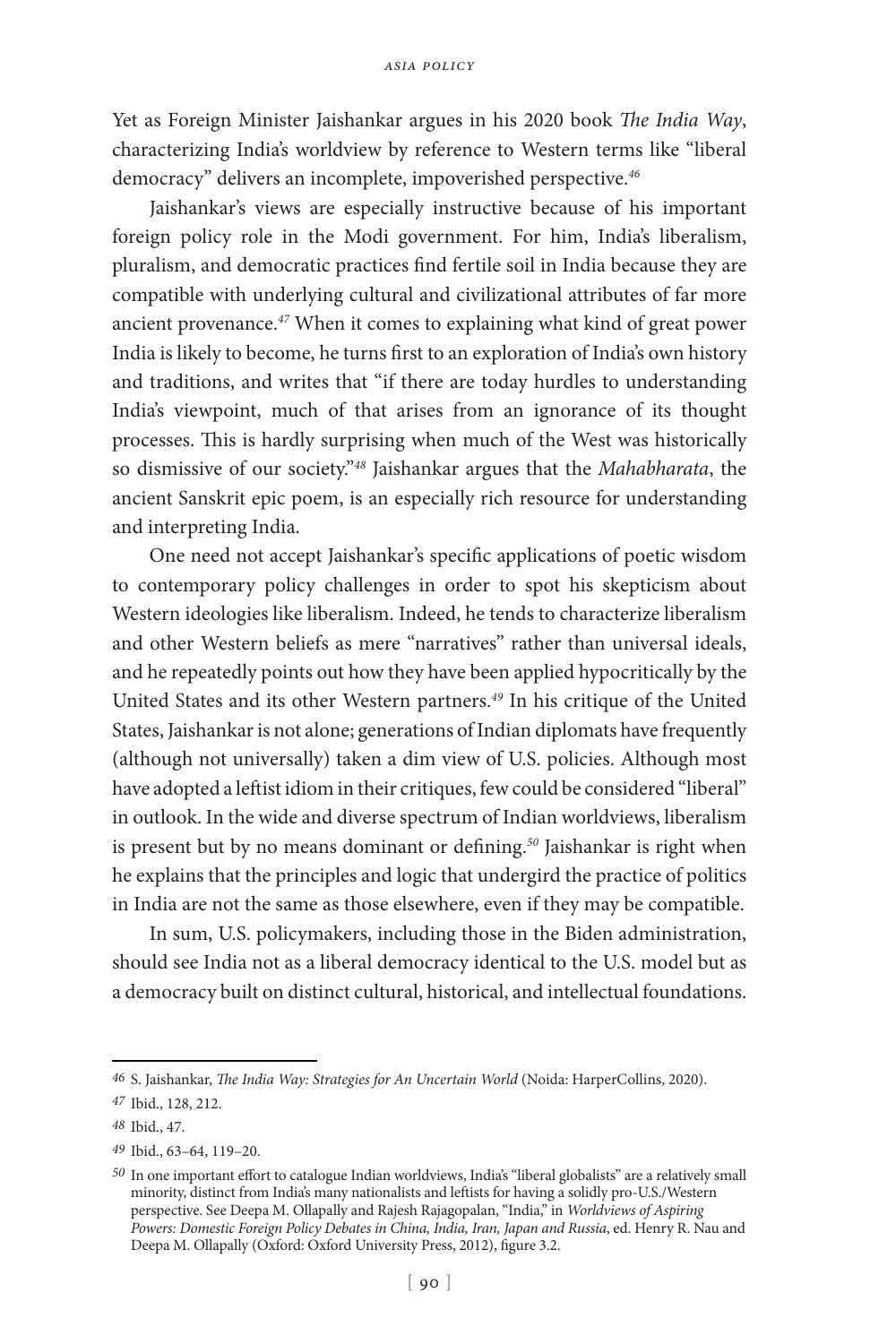To the extent that India's democratic institutions and practices are being eroded by the Modi government, the distance between Washington's "ideal of India" and India's reality appears to be growing wider. The next question is precisely how that is likely to matter for India's international relations.

# pathways from indian domestic politics to international affairs

Not all international relations theorists—or policymakers—see a clear-cut connection between a state's domestic political institutions and its international relationships. However, rather than taking sides in a theoretical debate over the drivers of state action in the international system, this article simply considers a range of different pathways by which changes in India's domestic politics could plausibly alter the character of its foreign affairs. Four pathways are discussed in turn: how India's domestic politics (1) influence India's international aims, (2) shape India's policy processes, (3) contribute to India's hard-power capabilities, and (4) alter the perceptions and politics of other states.

# *Pathway 1: Aims*

For U.S. liberal internationalists, including the influential members of the Biden administration cited earlier in this article, it is axiomatic that a state's domestic politics will influence its international aims. Put another way, a state's international preferences are largely (but not exclusively) the aggregated product of its subnational identities, values, interests, and institutional structures.*<sup>51</sup>* By this logic, liberal democracies by their nature will tend to pursue different international aims than illiberal autocracies. Liberal democracies should have, for example, an interest in defending the liberal international order and its institutions, practices, and norms. Precisely how liberal states will advance that agenda could vary widely, but even when they disagree among themselves, their common practices, expectations, and agreements will keep them from resorting to war with each other.*<sup>52</sup>* No such obstacle bars liberal democracies from war with illiberal, autocratic states. To the contrary, their divergent practices at home amplify their differences in

*<sup>51</sup>* Andrew Moravcsik, "Taking Preferences Seriously," *International Organization* 51, no. 4 (1997): 513–53.

*<sup>52</sup>* Michael Doyle is seminal on liberalism, foreign policy, and the democratic peace concept, but the literature has seen contributions from many other scholars over the subsequent decades. Michael Doyle, "Kant, Liberal Legacies, and Foreign Affairs," *Philosophy and Public Affairs* 12, no. 3 (1983): 205–35.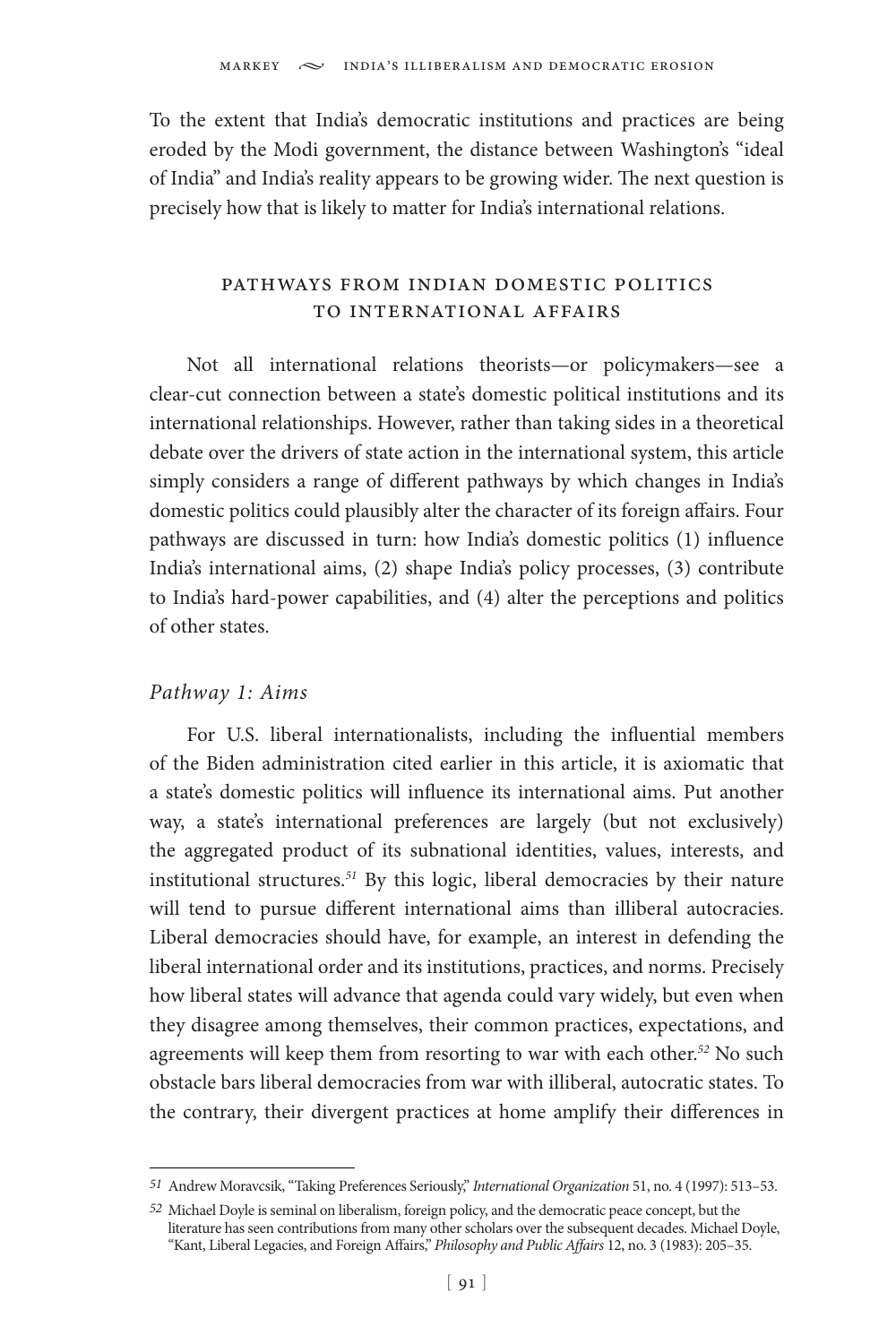the international context and increase the likelihood that they will end up in armed conflict.*<sup>53</sup>*

If these basic assumptions are accurate, an illiberal India would presumably be a less dependable partner for the United States, less invested in the defense of the prevailing international order, and—if taken to the extreme—more likely to resolve its differences with other liberal democracies through war. As noted above in the discussion of Jaishankar's work, India's current leaders perceive their worldview as only partly and inadequately described by reference to liberal ideals. Ian Hall has argued persuasively that Modi has sought to ground India's dealings with other states in the language and logic of Hindu nationalist ideology.*<sup>54</sup>* Whether Modi has yet succeeded in transforming India's foreign policy to reflect his religiously rooted ideals is debatable.*<sup>55</sup>* Less debatable is the observation that India's foreign policy under Modi is unlikely to reflect strong liberal impulses or aspirations, and in this respect he has much in common with his predecessors. As observed above, liberalism has never been India's dominant political ideology.

Accordingly, when India's aims do align with those of liberal democracies, or when they run counter to illiberal autocracies, the causes of alignment or contradiction are unlikely to be found by looking to India's liberal identity, as that search will come up dry. This basic point helps to illuminate, for instance, the Cold War pattern of strategic disagreements between Washington and New Delhi that often distinguished India from the liberal democracies of the West with respect to international alignments, free-trade regimes, and other issues of global order. Today, it may help explain why India's economy still has not opened as much as some of its Asian peers, why "suspicion of commerce and especially foreign capital has remained a consistent feature of domestic conversation," why India "does not project itself as an activist for the liberal democratic order," and why India bridles at the prospect of formal alliance with the United States, as Alyssa Ayres points out in *Our Time Has Come*. *<sup>56</sup>* In sum, it should give fair warning to those who assume the India of the present—or future—will situate liberal aims at the core of the country's global aspirations.

*<sup>53</sup>* Michael Doyle, "Kant, Liberal Legacies, and Foreign Affairs, Part 2," *Philosophy & Public Affairs* 12, no. 4 (1983): 323–53.

*<sup>54</sup>* Ian Hall, *Modi and the Reinvention of Indian Foreign Policy* (Bristol: Bristol University Press, 2019), 10.

*<sup>55</sup>* For an earlier scholarly debate over the trajectory of Modi's policy, see Rajesh Basrur, "Modi's Foreign Policy Fundamentals: A Trajectory Unchanged," *International Affairs* 93, no. 1 (2017): 7–26  $\sim$  https://academic.oup.com/ia/article/93/1/7/2731383.

*<sup>56</sup>* Ayres, *Our Time Has Come*, 45, 153, 216, 228–29.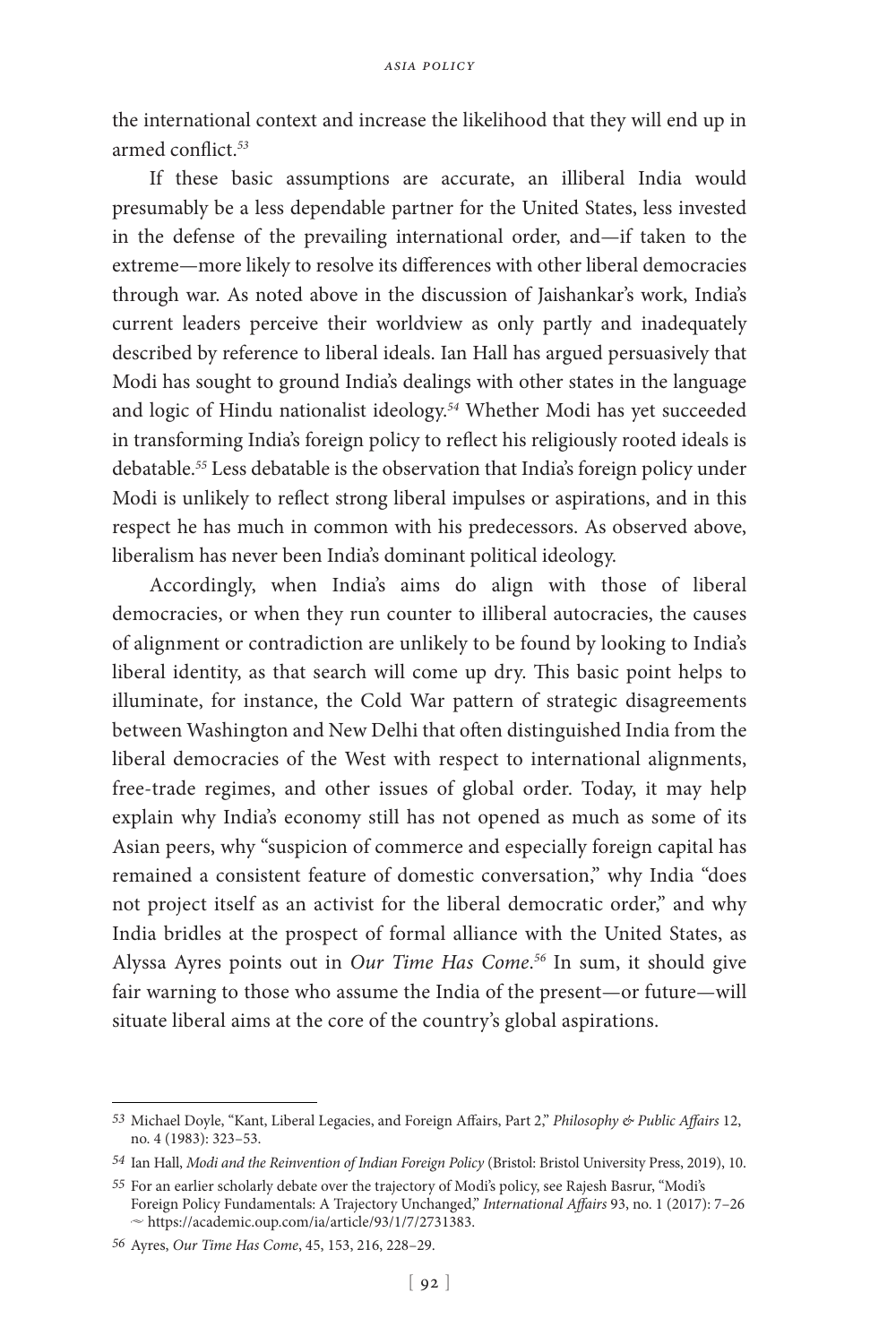## *Pathway 2: Policy Processes*

The means of seeking and retaining political power are fundamentally different in democracies and autocracies, and those variations also translate into different foreign policy processes. Nailing down the ways in which regime type systematically affects international relations outcomes has occupied several generations of modern international relations scholars. Over time, many have narrowed their focus to the specific issue of how democracies tend to experience and respond to the pressures of public sentiment—or "audience costs"—differently from their autocratic counterparts.*<sup>57</sup>* Put simply, democratic leaders who owe their political power to popular consent are relatively more constrained by their publics, while autocrats enjoy a freer hand. Each regime type thus holds distinct advantages and disadvantages. Democratic leaders are expected to be more sensitive to the political costs associated with risky or norm-breaking foreign policies, such as unpopular wars, but would also be more likely to deliver credible threats to adversaries and be more trusted by allies to keep promises they make publicly. Autocrats, on the other hand, would be more insulated from public pressure, and thus more willing to undertake foreign adventures and bluffing to achieve tactical advantage, but also less able to deliver effective, credible signals of their intentions to friends or foes.*<sup>58</sup>*

For citizens in a democracy to hold their leaders accountable, they must have sufficient information to assess policy outcomes and sufficient power to reward the good and punish the bad. Accordingly, a free press and opposition parties are essential prerequisites for democratic accountability.*<sup>59</sup>* Other things being equal, a state with a freer media environment and more competitive opposition politics is expected to be better at constraining the foreign policy decisions of its leaders.*<sup>60</sup>*

As discussed earlier in this article, India is now experiencing democratic erosion in areas that would appear to have a direct bearing on accountability in its foreign policy. Tightened controls over the media reduce the quality of

*<sup>57</sup>* For the best recent review of this literature on the link between regime type and international relations, see Susan Hyde and Elizabeth Saunders, "Recapturing Regime Type in International Relations: Leaders, Institutions, and Agency Space," *International Organization* 74, no. 2 (2020): 363–95.

*<sup>58</sup>* Kenneth Schultz set up the basic framework for this argument. See Kenneth Schultz, *Democracy and Coercive Diplomacy* (Cambridge: Cambridge University Press, 2001).

*<sup>59</sup>* Matthew Baum and Philip Potter, *War and Democratic Restraint* (Princeton: Princeton University Press, 2015).

*<sup>60</sup>* Of course, other things may not be equal. For an effort to grapple with additional factors, like the salience of foreign policy issues and the clarity of how decisions are actually made (and who is making them), see Vipin Narang and Paul Staniland, "Democratic Accountability and Foreign Security Policy: Theory and Evidence from India," *Security Studies* 27, no. 3 (2018): 410–47.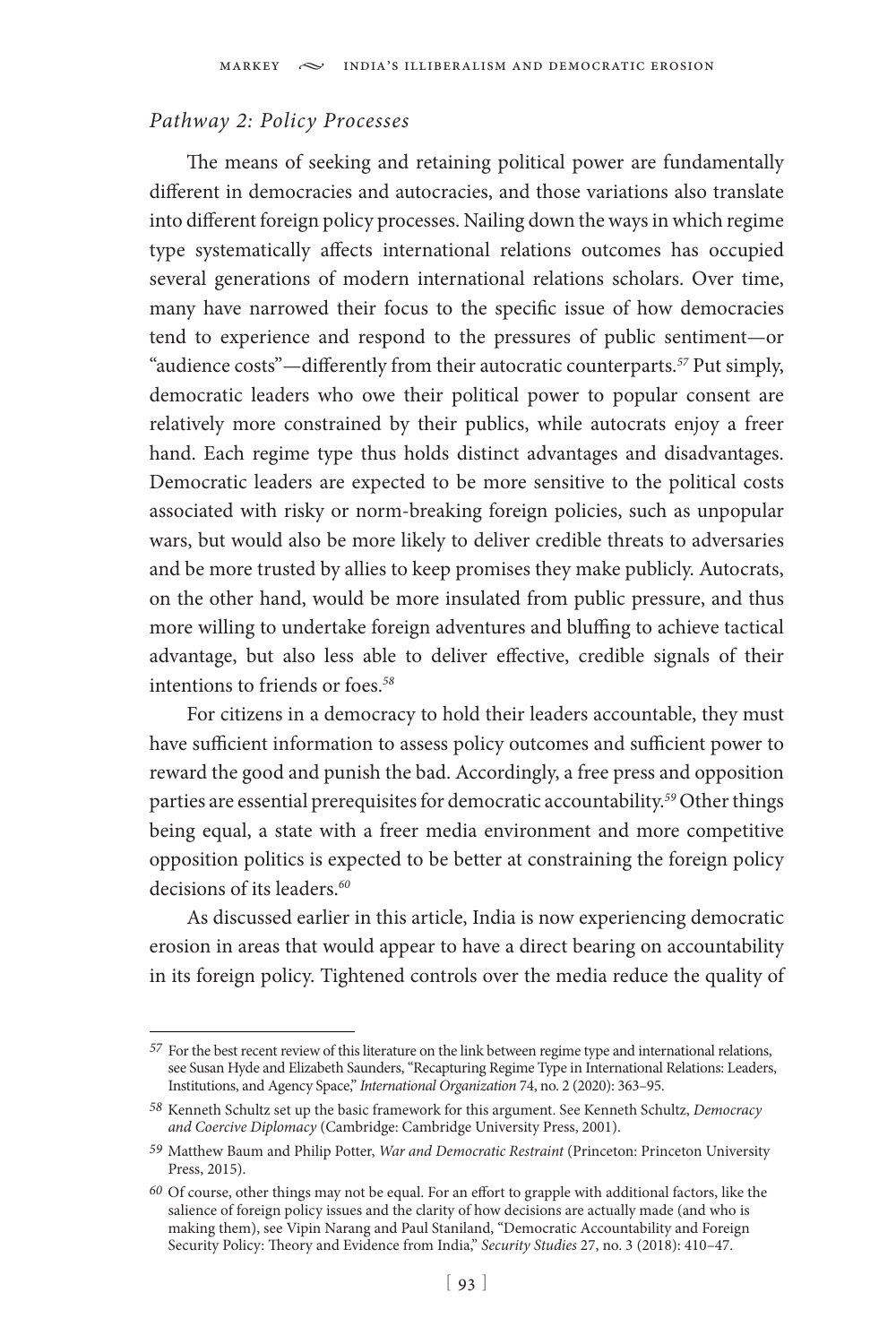information and, consequently, the public's ability to assess the government's foreign policy decisions. State repression of civil society organizations, independent scholars, activists, and opposition politicians narrows the opportunity for dissent and competitive politics, reducing the public's power to reward or punish the government.

Recent scholarship on regime type in international relations treats "democracy" and "autocracy" as points along a spectrum, and it is important to recognize that individual democracies may be more or less constrained by audience costs.*<sup>61</sup>* When compared to many other democratic states, India's prime ministers have enjoyed a relatively great deal of latitude on foreign policy matters. Since independence, foreign policymaking has been centralized in the office of the prime minister and the Ministry of External Affairs, and it has rarely been a main focus of India's national elections.*<sup>62</sup>* That said, if the conduct of Indian foreign policy is further insulated from democratic accountability as current trends—especially tightened constraints on the media—suggest, India's international relations become functionally indistinguishable from those of an autocracy.

In concrete terms, because India's foreign policy is not democratically accountable, it is less transparent—both to Indians and the rest of the world—and harder to anticipate. That opens the door to actions that are more idiosyncratic and changeable based on the personality and aims of India's leadership, especially when power is centralized in the hands of a charismatic leader like Modi. The opacity and personalized quality of India's policy process under such a leader introduces a greater likelihood of miscalculation by adversaries such as China or Pakistan as well as by partners such as the United States, even as it frees New Delhi to pursue a wider range of tactically advantageous goals. India should enjoy greater capacity for surprise but less for reassurance. To be clear, these developments need not necessarily result in uniformly better or worse foreign policy outcomes (at least from an Indian perspective), but they are likely to be consequentially different from what a more democratic India would deliver.

*<sup>61</sup>* As Susan Hyde and Elisabeth Saunders have explained, recent waves of research on regime type added a great deal more nuance and complexity to the field, among other things by raising questions about how democrats and autocrats can try to manipulate audience costs as a means to achieve similar international advantages. Still, they conclude that such manipulation is not cost-free, and that, on balance, "regime type provides important structural constraints and bounds on state leaders and the degree to which political elites can strategically manipulate these constraints." Hyde and Saunders, "Recapturing Regime Type in International Relations," 387.

*<sup>62</sup>* Hall, *Modi and the Reinvention of Indian Foreign Policy*, 11–12; and Narang and Staniland, "Democratic Accountability and Foreign Security Policy," 427–29.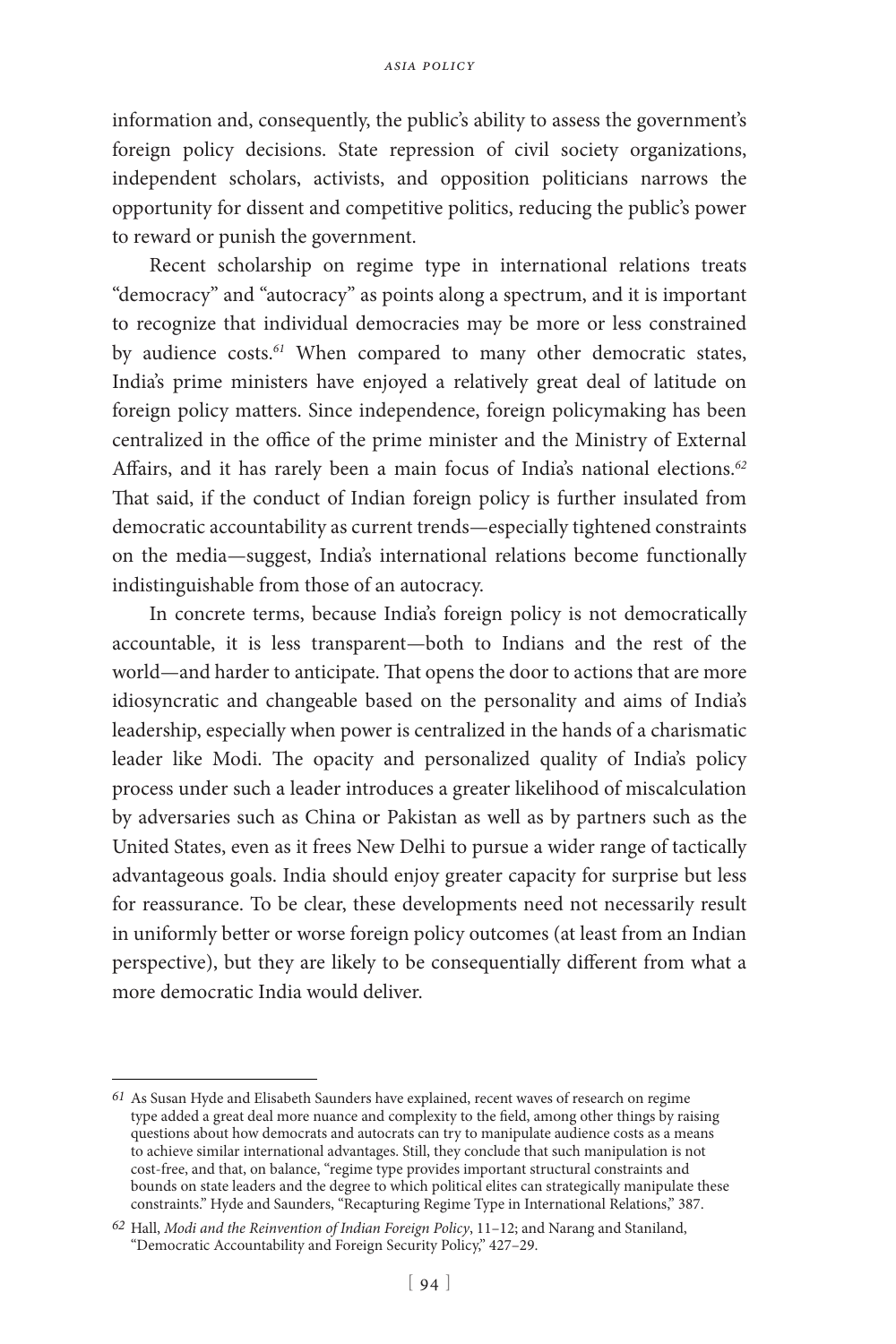#### *Pathway 3: Hard Power*

Above all, India's prominence in contemporary geopolitics is a consequence of its huge population and the potential economic, political, and military weight that over one-sixth of humanity will have on the world stage. For many international strategists, especially self-identifying "realists," the core issue is not whether India is more or less liberal or democratic but whether it manages to translate that population advantage into hard power. But these issues are interconnected to the extent that the character of India's domestic policies and governance determines a great deal about its hard-power capabilities.

Precisely how to draw these connections is less certain. The dominant post–Cold War consensus that assumed causal linkages between liberal democratic governance, economic development, rising wealth, and greater hard-power capabilities is increasingly contested.*<sup>63</sup>* In India, where socialist economic policies gave way to market reforms in 1991 because of a crippling currency crisis rather than a broad-based intellectual conversion to liberal principles, there has been "diminishing enthusiasm" for continued market reforms over subsequent decades.*<sup>64</sup>* In addition, the rise of China has sharpened a global debate over the causal relationship between political regime type and economic development. China's version of authoritarian capitalism is touted as a model by those (especially in Beijing, but in many other illiberal regimes as well) who believe that high growth is achievable in autocratic states.*<sup>65</sup>* Some go further, suggesting that state repression delivers the political stability necessary for growth in otherwise too fractious and divided societies.*<sup>66</sup>*

For India, one way to frame the question is to ask whether a further erosion of democracy is likely to serve any developmentally beneficial purpose. It is as least conceivable that the Modi government's constraints

*<sup>63</sup>* Timothy Stanley and Alexander Lee, "It's Still Not the End of History," *Atlantic*, September 1, 2014  $\sim$  https://www.theatlantic.com/politics/archive/2014/09/its-still-not-the-end-of-history-francisfukuyama/379394.

*<sup>64</sup>* Ashley J. Tellis, "Introduction," in *Getting India Back on Track: An Action Agenda*, ed. Bibek Debroy, Ashley J. Tellis, and Reece Trevor (Washington, D.C.: Carnegie Endowment for International Peace, 2014), 16.

*<sup>65</sup>* One Western take on the benefits of the "China model" is found in Daniel A. Bell, *The China Model: Political Meritocracy and the Limits of Democracy* (Princeton: Princeton University Press, 2016). For an example of how the China model is discussed in other societies, see Ofir Winter and Doron Ella, "The Chinese Development Model: A Cure for Egyptian Woes?" Institute for National Security Studies, INSS Insight, no. 1203, August 21, 2019 ~ http://www.jstor.org/stable/resrep19499.

*<sup>66</sup>* Elizabeth C. Economy, "Yes, Virginia, China Is Exporting Its Model," Council on Foreign Relations, December 11, 2019 ~ https://www.cfr.org/blog/yes-virginia-china-exporting-its-model.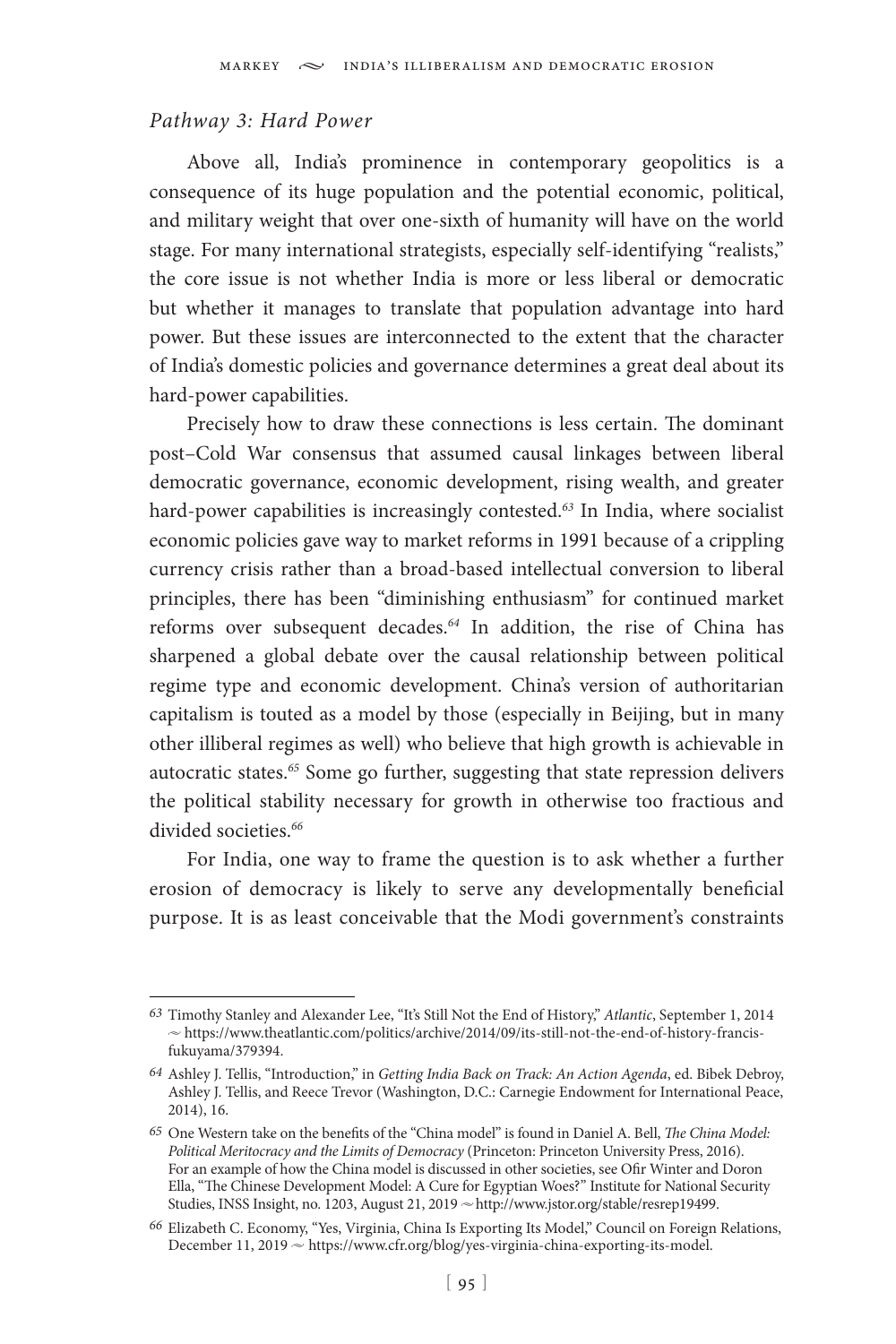on the media, civil society, and opposition groups would create space for policies that spur the economy and, in turn, more successfully harness the latent power of India's population to international purpose. In a contentious democracy, local political activism can paralyze business and stymie supporting investments, including for vital infrastructure. As chief minister of the state of Gujarat, Modi gained fame for winning new investment by significantly easing the path for businesses, as when in 2008 he lured Tata Motors to relocate a high-profile factory that had been delayed by land protests in the state of West Bengal.*<sup>67</sup>* The desperate desire for greater efficiency in India, sometimes at a cost to local interest groups, is hardly unique to Modi. Indeed, the very sedition laws now used by the current government to stifle criticism were also deployed by the previous government of Prime Minister Manmohan Singh to put down protests against a new nuclear power plant that the government considered essential to meeting India's energy needs.*<sup>68</sup>*

However, as Christophe Jaffrelot, Atul Kohli, and Kanta Murali have argued, a careful review of Modi's record shows that his policies are more accurately characterized as "pro-business" than as "pro-development."*<sup>69</sup>* Although conceivably such an approach could eventually deliver high growth and broad-based development, in India it has mainly delivered "growing inequalities and a failure to spread the benefits of development widely."*<sup>70</sup>* Moreover, Jaffrelot, Kohli, and Murali perceive that pro-business policies in India tend to beget a vicious cycle in which politicians cater to narrow interests, struggle to win the support of other excluded groups, and increasingly depend on tools of political repression to keep the game going. The net result is likely to be less democracy, less economic development, and—over time—an India with relatively less hard power.

Exclusionary or discriminatory policies, especially those that have the potential to alienate important segments of the Indian population such as its Muslim community, could also diminish India's hard-power potential in at least three ways. First, they will reduce the productive capacity of a

*<sup>67</sup>* Christophe Jaffrelot, "How Narendra Modi Brought Industrialists to Gujarat (and Cut Many Corners in the Process)," Scroll.in, January 4, 2019  $\sim$  https://scroll.in/article/907850/ how-narendra-modi-brought-industrialists-to-gujarat-and-cut-many-corners-in-the-process.

*<sup>68</sup>* Maneesh Chhibber, "Why BJP and Congress Love to Hate Sedition (Till They Come to Power)," *Print*, January 21, 2019  $\sim$  https://theprint.in/opinion/why-bjp-and-congress-love-to-hate-seditiontill-they-come-to-power/180648.

*<sup>69</sup>* Christophe Jaffrelot, Atul Kohli, and Kanta Murali, *Business and Politics in India* (Oxford: Oxford University Press, 2019).

*<sup>70</sup>* Ibid., 294.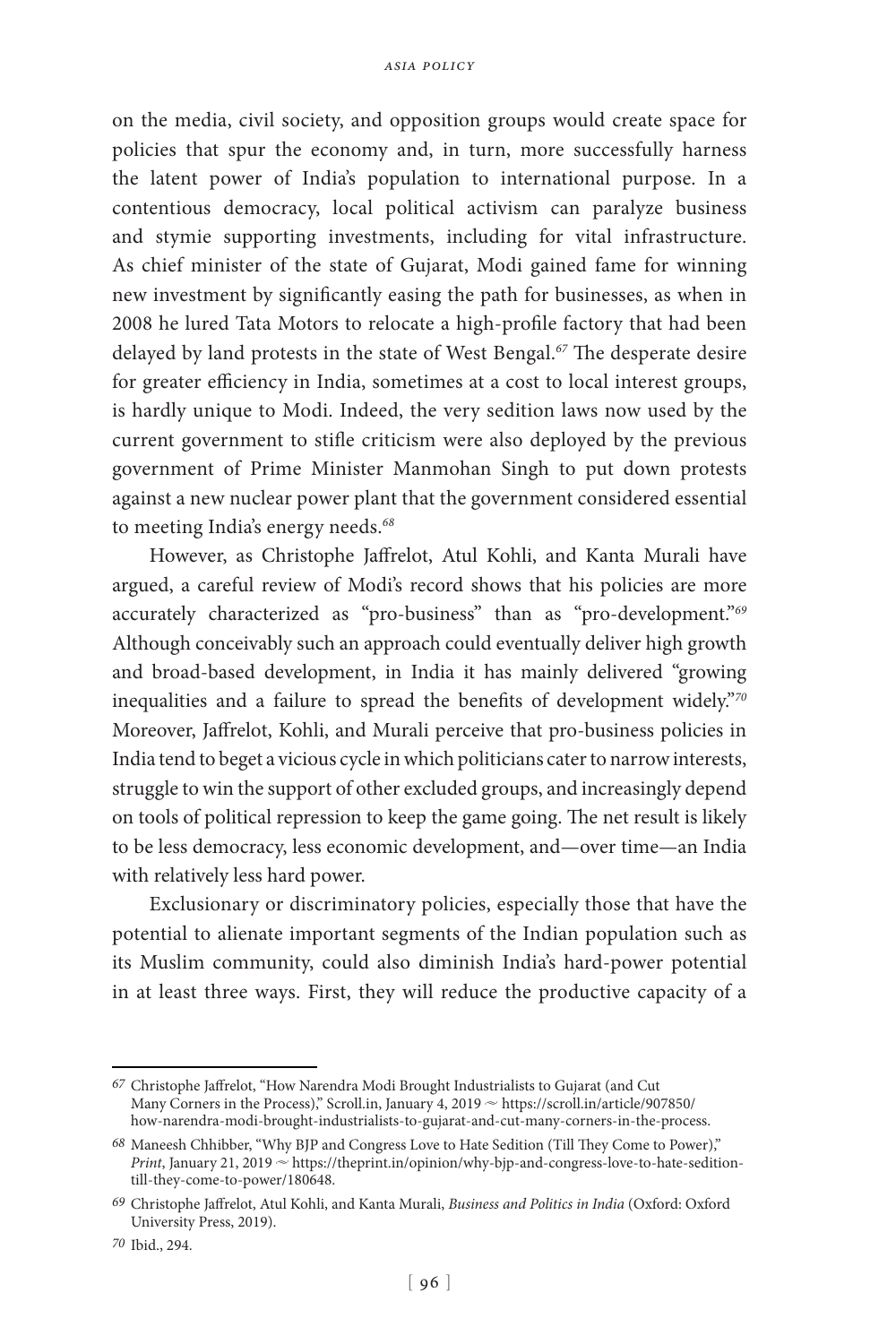significant part of India's society by denying it equal opportunity, legal protection, and a sense of shared national purpose. Though a minority in India, the country's Muslim community is the world's third largest at over 200 million. Second, repression of increasingly violent dissent will impose mounting security costs on the Indian state. Whatever costs the state must pay to maintain domestic order—by paramilitary forces, the police, or otherwise—are resources unavailable for other productive uses. These costs appear to have been manageable to date but would rise if communal tensions worsen. For instance, in 2019, publicly reported policing costs in Jammu and Kashmir doubled after the Modi government preemptively imposed a heavy security presence to detain activists and quell any violent protest against its decision to revoke the state's special semi-autonomous constitutional status that had been defined by Article 370 of the Indian constitution.*<sup>71</sup>* Third, large-scale demonstrations destroy lives and property, harming the economy and reducing state tax revenues. New Delhi's 2020 communal riots were the worst in decades and reportedly destroyed over \$3 billion in property.*<sup>72</sup>* Four months of state-imposed lockdown in Jammu and Kashmir cost an estimated \$2 billion in lost GDP.*<sup>73</sup>*

Ultimately, when it comes to international relations, the hard-power resources of a state must be measured in net, rather than gross, terms.*<sup>74</sup>* If an increasing share of India's GDP is devoted to repressing domestic dissent, destroyed by the violence of Hindu nationalist politics, or diminished by the disenfranchisement and exclusion of the Muslim minority, the state will have a smaller slice of a slower-growing economic pie to devote to foreign affairs and national security. For ambitious Indian strategists seeking ways to tighten the yawning power differential in the competition between India and China, these handicaps could prove especially damaging.

*<sup>71</sup>* During FY 2019–20, India spent Rs 1,267 crore (\$179.9 million) on security in Jammu and Kashmir, compared to Rs 650 crore (approximately \$92.9 million) in FY 2018–19. See "Security Expenditure In J&K All Time High," *Kashmir Observer*, February 2, 2021 ~ https:// kashmirobserver.net/2021/02/02/security-expenditure-in-jk-all-time-high.

<sup>72 &</sup>quot;Rs 25,000 Crore Loss Estimated in Delhi Riots," DNA India, March 1, 2020  $\sim$  https://www. dnaindia.com/business/report-rs-25000-crore-loss-estimated-in-delhi-riots-2815581.

*<sup>73</sup>* "Kashmir Economy Suffered Loss of Rs 17,878 Cr in 4 Months after Article 370 Abrogation," *Indian Express*, December 17, 2019  $\sim$  https://indianexpress.com/article/india/ kashmir-economy-suffered-loss-four-months-after-article-370-abrogation-jk-6172096.

*<sup>74</sup>* Michael Beckley, *Unrivaled: Why America Will Remain the World's Sole Superpower* (Ithaca: Cornell University Press, 2018), 12.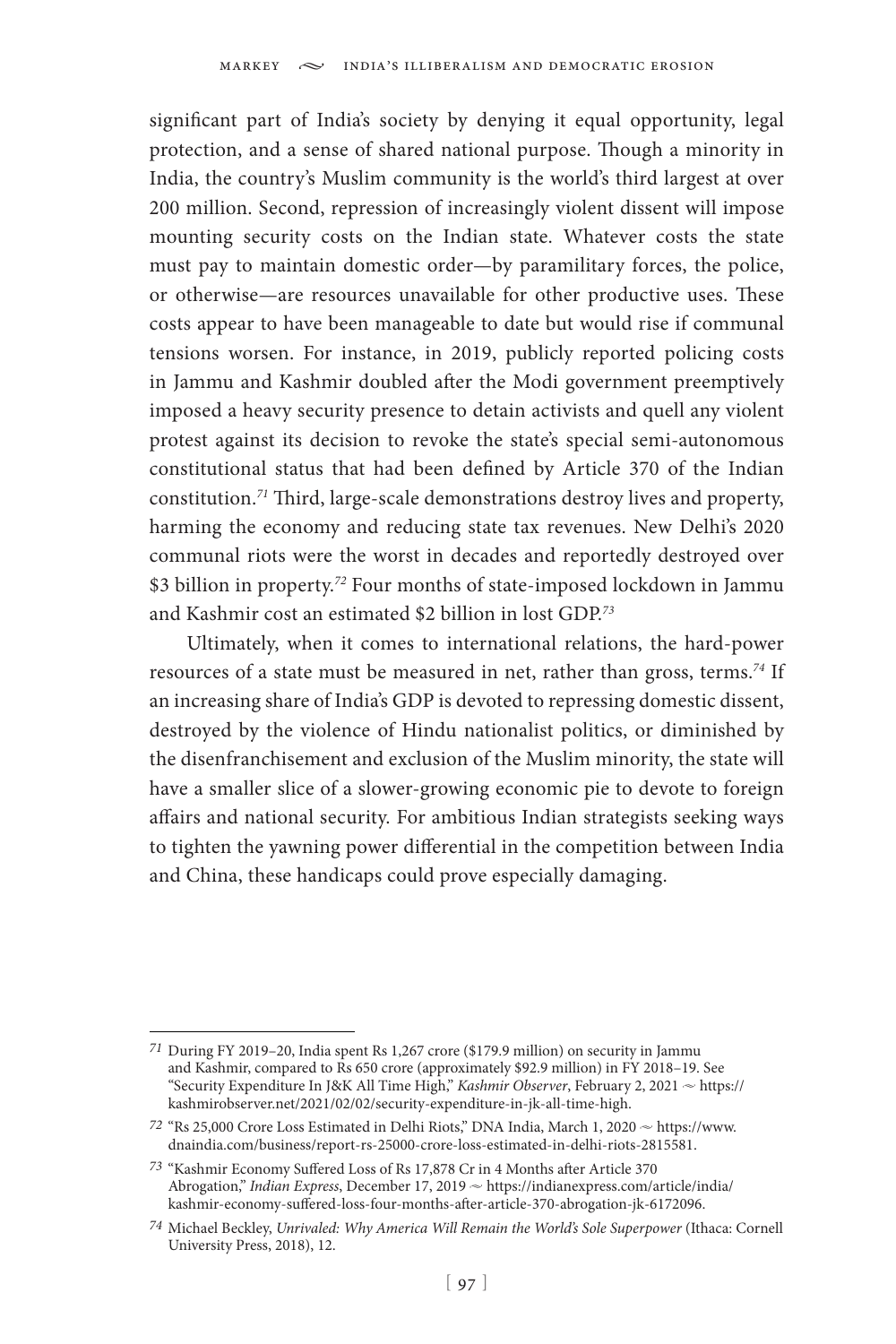## *Pathway 4: Foreign Perceptions*

India's position in regional and global affairs is partly defined by hard measures of economic and military capability but also by the perceptions of other states. India enjoys great cultural and popular appeal worldwide, and much about its soft power is derived from civilizational, religious, and historical wellsprings, not to mention Bollywood and an exceptionally vibrant arts and literature scene. Yet it has also been argued that an important part of India's global appeal is its democratic identity. That other states have viewed India differently—and often with admiration on this count—influences their expectations of India and even their policy responses to New Delhi.

The power of India's example—a huge, diverse, developing country that is also the world's largest democracy—has held significant appeal beyond its borders, including in India's neighborhood. Sushant Singh found, for instance, that Nepal emulated India in formulating its constitution and that India has used the power of its democratic, pluralistic policies to encourage greater protection of minority rights in Sri Lanka.*<sup>75</sup>* When India's policies disadvantage Muslims or other minority groups, perceptions of India suffer in Bangladesh and suspicions are confirmed in Pakistan. The consequences are strategically significant: Singh warns that when India's neighbors stop viewing the country as a pluralistic democracy, New Delhi will have one less card to play in a contest for regional influence. China may also lack soft-power appeal, but it enjoys deeper pockets and is poised take advantage of the many opportunities afforded by sheer financial heft in South Asia.

Whereas India's huge Muslim population could conceivably serve as a natural bridge-building opportunity for New Delhi to facilitate closer relations with Muslim-majority states around the world, an increasingly majoritarian, Hindutva India is more likely to find itself at odds—or at least struggling to manage relations—with the rest of the Muslim world. At the very least, India misses an opportunity to score diplomatic points against its regional adversary Pakistan, a state nominally created as a homeland for South Asia's Muslims that would be denied that animating purpose if India proved itself equally welcoming. India also loses considerable standing to criticize China's own brutal repression of its Muslim minority, a self-inflicted setback in the contest for regional and international influence.

*<sup>75</sup>* Sushant Singh, "Modi Government's Approach towards India's Smaller Neighbours Is Pushing Them Closer to China," Scroll.in, June 21, 2021  $\sim$  https://scroll.in/article/998006/modigovernments-approach-towards-indias-smaller-neighbours-is-pushing-them-closer-to-china.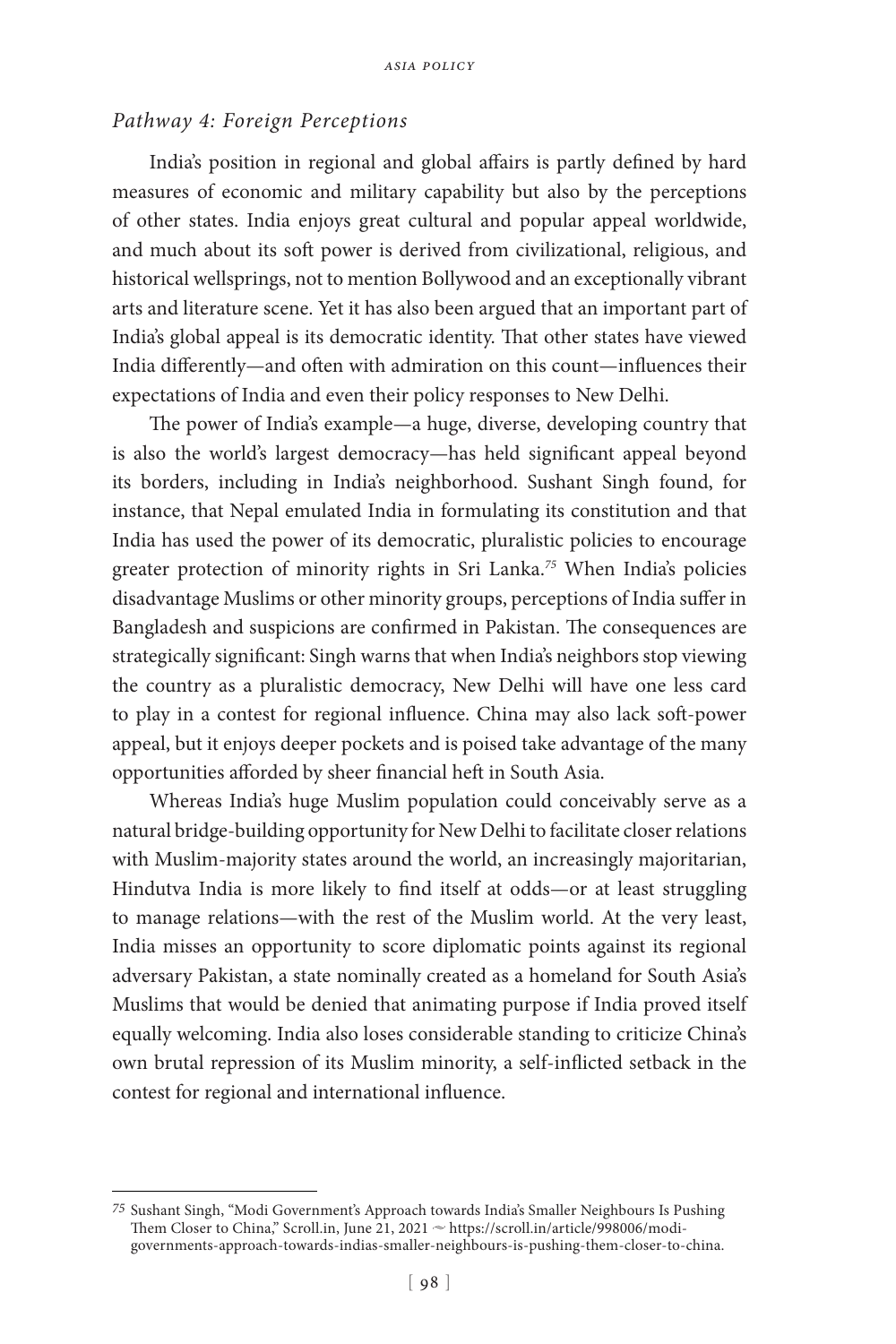As noted in earlier sections, for the United States and other liberal democracies, perceptions of India's democratic credentials have been central to the priority placed on improving strategic ties over the past twenty years. These perceptions are hardly new or unique to the Biden administration. Since at least the George W. Bush administration, India has been characterized as the "not-China" in Asia: a competing model for politics and development that tips the scales, at least in terms of world population, between greater autocracy and greater democracy.

Perhaps the best evidence of how India's democratic credentials have affected U.S. policy was on display when President Bush accelerated efforts to deepen ties with India and pushed the U.S.-India Civil Nuclear Agreement through Congress at the end of his term. Throughout the process, top U.S. officials publicly justified a policy that broke with decades of U.S. nonproliferation law and practice by stressing India's exceptional democratic identity. For instance, Ashley Tellis, who as senior adviser to the undersecretary of state for political affairs played a central role in formulating and advancing the policy, explained in congressional testimony in 2005 that "strengthening New Delhi and transforming U.S-Indian ties…has everything to do with American confidence in Indian democracy and the conviction that its growing strength, tempered by its liberal values, brings only benefits for Asian stability and American security."*<sup>76</sup>* The 2006 legislation endorsing the principle of U.S.-India nuclear cooperation specifically listed India's "functioning and uninterrupted democratic system of government" as a top justification for that cooperation (immediately after its "responsible behavior" on nuclear nonproliferation).*<sup>77</sup>* In 2008, Senator John Kerry explained that he had voted for the 2006 legislation "because, as you have said here today and others have said, I viewed this as a very important way to strengthen the partnership between the world's oldest and largest democracies."*<sup>78</sup>*

*<sup>76</sup>* Ashley J. Tellis, "The U.S.-India 'Global Partnership': How Significant for American Interests?" testimony before the House Committee on International Relations, Washington, D.C., November 17, 2005  $\sim$  https://carnegieendowment.org/2005/11/17/u.s.-india-global-partnership-howsignificant-for-american-interests-pub-17693. Similar points were made by other top Bush administration officials. See Condoleezza Rice (speech, Washington, D.C., April 14, 2005) ~ https://2001-2009.state.gov/secretary/rm/2005/44662.htm; and R. Nicholas Burns, "The U.S. and India: The New Strategic Partnership" (speech to the Asia Society, New York, October 18, 2005)  $\sim$ https://2001-2009.state.gov/p/us/rm/2005/55269.htm.

*<sup>77</sup> United States and India Nuclear Cooperation*, Public Law No. 109–401, Stat. 2726, 109th Cong., December 18, 2006  $\sim$  https://www.govinfo.gov/content/pkg/PLAW-109publ401/html/PLAW-109publ401.htm.

*<sup>78</sup>* U.S. Congress, Senate Committee on Foreign Relations, *Agreement for Peaceful Nuclear Cooperation*  with India, 110 Cong. 2nd Sess., September 18, 2008  $\sim$  https://www.govinfo.gov/content/pkg/ CHRG-110shrg46951/html/CHRG-110shrg46951.htm.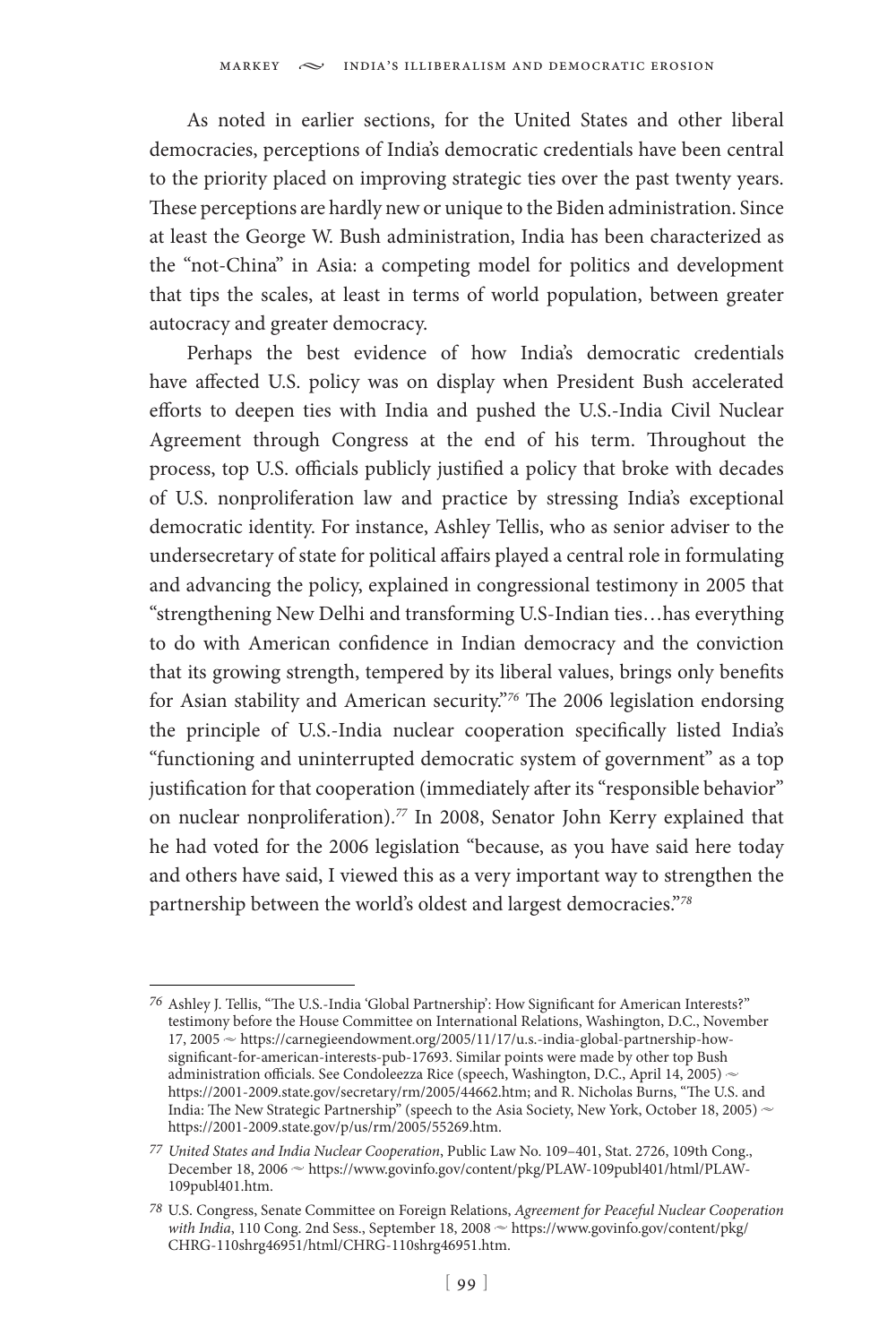To be clear, the argument here is not that Washington exclusively pursues strategic partnerships with other liberal democracies. It does not. Nor can it be said that U.S. strategists cultivated ties with India merely because of its democratic credentials. However, the politics of cooperation with India appear to have been eased in important ways by positive U.S. perceptions of its democratic political identity. Time and again, the U.S. political debate on India has referenced the power of India's ideals and institutions to open the way for a wider political coalition in favor of U.S. ties than would be the case for strategic partnership founded on calculations of material interest alone. When India's democratic credentials are in doubt, the politics of granting it exceptional status—for instance, on a waiver of sanctions for arms purchases from Russia—will become more challenging.*<sup>79</sup>*

## implications and recommendations for u.s. policy

India's democratic institutions have been weakened in important ways and face significant threat of further erosion. Moreover, India's political culture has only ever been partly and inadequately defined by liberalism. The tangible implications of this reality are felt, first and foremost, by Indian citizens. However, because of its vast population and growing capacity for action beyond its borders, what happens inside India will have inevitable consequence for the rest of the world as well. Indian domestic political ideals and institutions inform its global aims and aspirations, influence its patterns of foreign policymaking, increase or diminish its hard-power resources, and make it more (or less) attractive to other members of the international system.

For the United States, the long-term value of partnership with an illiberal, undemocratic India would be less than what the Biden administration—or most of its recent predecessors—has hoped. If present trends persist—and they might not—Washington will find India a relatively less committed, less capable partner, especially when it comes to defending the institutions and norms of the liberal world order.

U.S. policymakers should also recognize that if India's leaders feel less constrained by a free press and domestic audience costs, they may be more willing to run risks for tactical and political advantage, including in India's violent border conflicts with Pakistan and, increasingly, with China. The Modi

*<sup>79</sup>* On the congressional politics of the Countering America's Adversaries Through Sanctions Act (CAATSA), see Todd Young, "Sanctioning India Would Spoil the Quad," *Foreign Policy*, April 12, 2021 ~ https://foreignpolicy.com/2021/04/12/united-states-india-quad-china-russia-s-400-caastawaiver-biden-modi.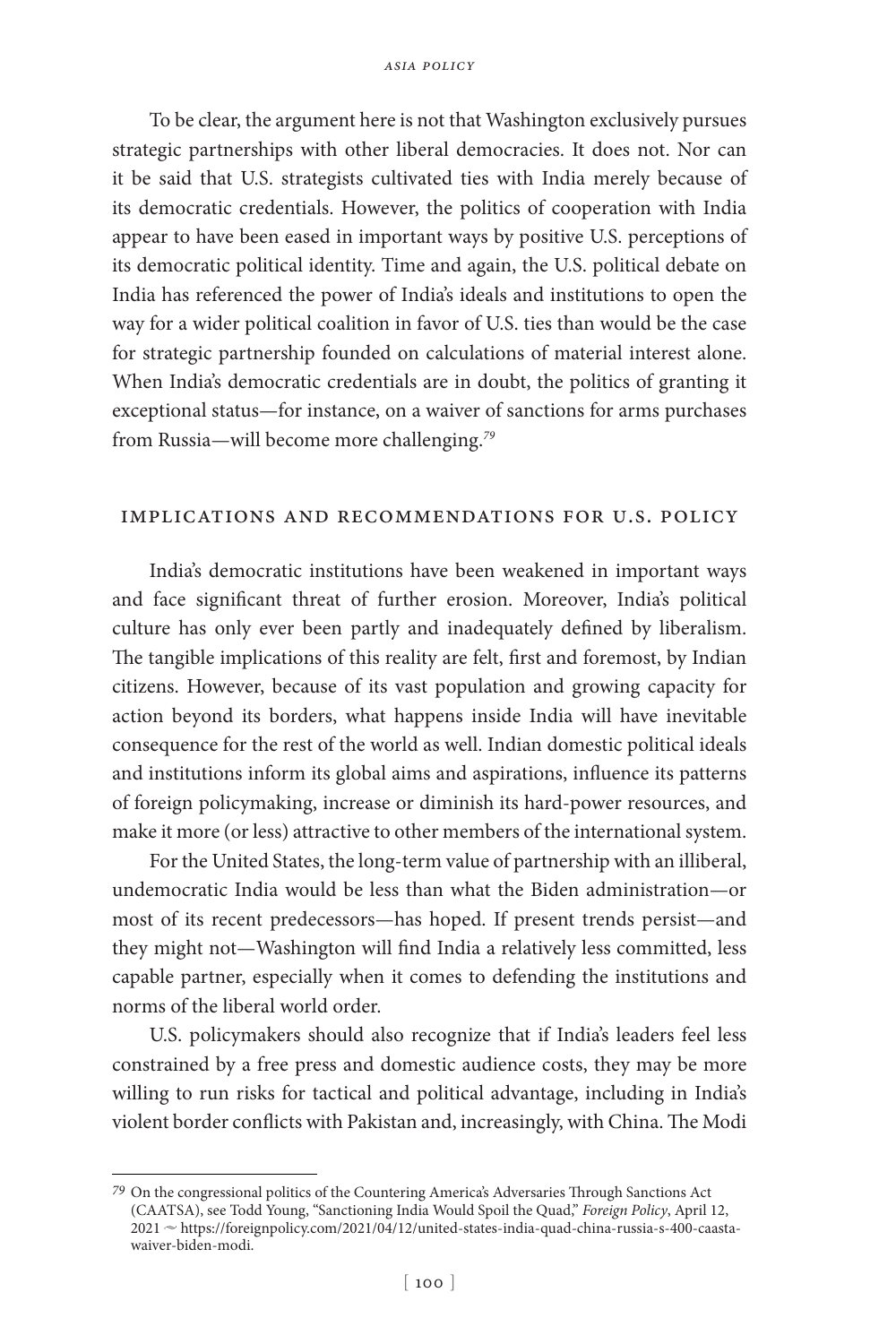government's public mischaracterizations of the February 2019 Balakot airstrike and subsequent air skirmishes, including subsequently debunked claims of a destroyed terrorist camp inside Pakistan and India's downing of a Pakistani F-16 jet, have already raised questions in the United States about New Delhi's credibility and communications strategy in the midst of an exceptionally dangerous regional context.*<sup>80</sup>* A more democratically accountable India would continue to enjoy the benefit of the doubt in Washington, in part because its erroneous claims would more likely be investigated and debated by a free Indian press.

This is not an argument against Washington's strategic cooperation with New Delhi, as there will undoubtedly be areas of common interest just as the United States finds with a significant number of the world's autocratic states. Even an illiberal, undemocratic India could, for instance, be a helpful member in a coalition devoted to strategic competition with China, but it would do so for different reasons than if it were a liberal democracy. The United States should not "punish" India for its domestic political practices any more than it does other states with which Washington eagerly seeks closer ties as a means to advance its strategic aims, like Vietnam.

Moreover, because India retains important democratic features, including the world's largest elections, there is no reason for U.S. officials to declare otherwise. To the contrary, there would be clear and counterproductive diplomatic costs to amplifying public criticism of the Modi government. That said, the Biden administration's early embrace of India bilaterally and in the Quad—along with treaty allies Japan and Australia—runs the risk of hypocrisy if it emphasizes India's democratic credentials and uncritically accepts the Modi government's narrative.*<sup>81</sup>* Blinken walked a fine line during his July 2021 visit to New Delhi, observing that all democracies are imperfect "works in progress" and stressing the depth of shared democratic values between the United States and India.*<sup>82</sup>* Blinken's emphasis on democratic aspirations

*<sup>80</sup>* Sameer Lalwani and Emily Tallo, "Did India Shoot Down a Pakistani F-16 in February? This Just Became a Big Deal," *Washington Post*, April 17, 2019  $\sim$  https://www.washingtonpost.com/ politics/2019/04/17/did-india-shoot-down-pakistani-f-back-february-this-just-became-big-deal.

*<sup>81</sup>* That narrative was reflected in Modi's speech to the UN General Assembly in September 2021, when he described India as "the mother of all democracies," citing its thousands of years of non-Western democratic tradition and lauding its diverse and vibrant democratic practices. Some critics took issue with this characterization of the history of India's modern democratic system. See, for instance, "PM Modi's Incongruous Speech at the UN," *Deccan Herald*, September 28, 2021  $\sim$  [https://www.deccanherald.com/opinion/second-edit/pm-modis-incongruous-speech-at-the](https://www.deccanherald.com/opinion/second-edit/pm-modis-incongruous-speech-at-the-un-1035298.html)[un-1035298.html.](https://www.deccanherald.com/opinion/second-edit/pm-modis-incongruous-speech-at-the-un-1035298.html)

*<sup>82</sup>* "Secretary Antony J. Blinken and Indian External Affairs Minister Dr. Subrahmanyam Jaishankar at a Joint Press Availability," U.S. State Department, July 28, 2021  $\sim$  https://www.state.gov/secretaryantony-j-blinken-and-indian-external-affairs-minister-dr-subrahmanyam-jaishankar-at-a-jointpress-availability.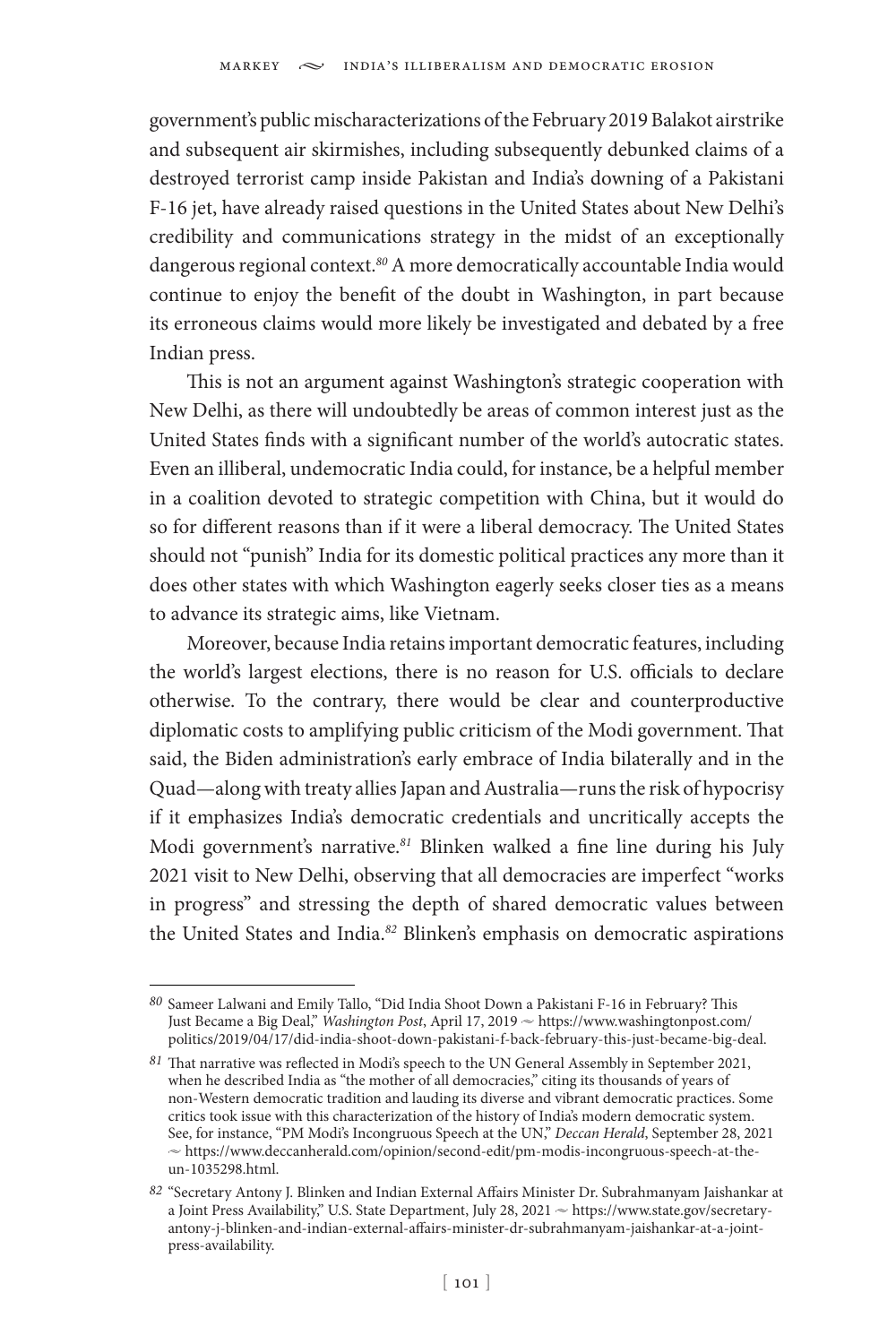rather than practices was effective, not least because it nodded to the United States' own experience with domestic threats to democratic practices.

Washington's balancing act will only get more challenging if India's democratic erosion continues. Less adroit U.S. diplomats will risk appearing to be apologists for India's backsliding. One of Biden's offhand comments during his September 2021 bilateral meeting with Modi showed how even small gaffes can lead to trouble. Sitting alongside Modi in the White House, Biden observed that the Indian media are "better behaved" than their U.S. counterparts. Later, one irate journalist raised the comment with Biden's press secretary Jen Psaki, observing that the "Indian press is ranked 142nd in the world, according to Reporters Without Borders, for press freedoms. How does he say that about the U.S. press compared to the Indian press?" Psaki responded by clarifying the president's specific intent but sidestepped the broader issue of press freedoms in India.*<sup>83</sup>*

Even Blinken's "imperfect democracy" rhetoric masks important, persistent distinctions between the American liberal tradition and India's own domestic political culture. An illiberal if still democratic India may never strive to achieve the same vision—at home or internationally—as that of the United States. In short, the Biden administration is likely to face a series of increasingly thorny decisions about precisely how to include India in a global vision so clearly defined by the contrast between liberal democracies and other sorts of regimes.

As this challenge unfolds, Washington should also not presume that its courtship of India, or of the Modi government specifically, will have any significant effect on India's domestic political practices. Indian diplomats appreciate the value of speaking about commonalities—including but not limited to democratic values—that resonate with their American counterparts, but such rhetorical maneuvers are unlikely to translate into real changes in the practice of India's domestic politics.*<sup>84</sup>* India is too big, too complicated, and too inwardly motivated to have its politics driven by an external influence, even that of a superpower like the United States. Washington should accept India's limitations, but the U.S. intelligence community should also closely

*<sup>83</sup>* "White House Defends Biden's Remarks Indian Media Is 'Better Behaved' Than U.S. Press," *Times of India*, September 28, 2021  $\sim$  https://timesofindia.indiatimes.com/world/us/white-house-defendsbidens-remarks-indian-media-is-better-behaved-than-us-press/articleshow/86579580.cms.

*<sup>84</sup>* As Jaishankar wrote, "When it comes to the U.S., it is noteworthy that India has solidified ties continuously with successive administrations in the recent past. The way forward has been to find a commonality that resonates: with Clinton, it was pluralism and business; with Bush, it was democracy and global strategy; and with Obama, climate change and radicalization. Following Trump's election, it [was] bilateralism, trade and security convergences." Jaishankar, *The India Way*, 124–25.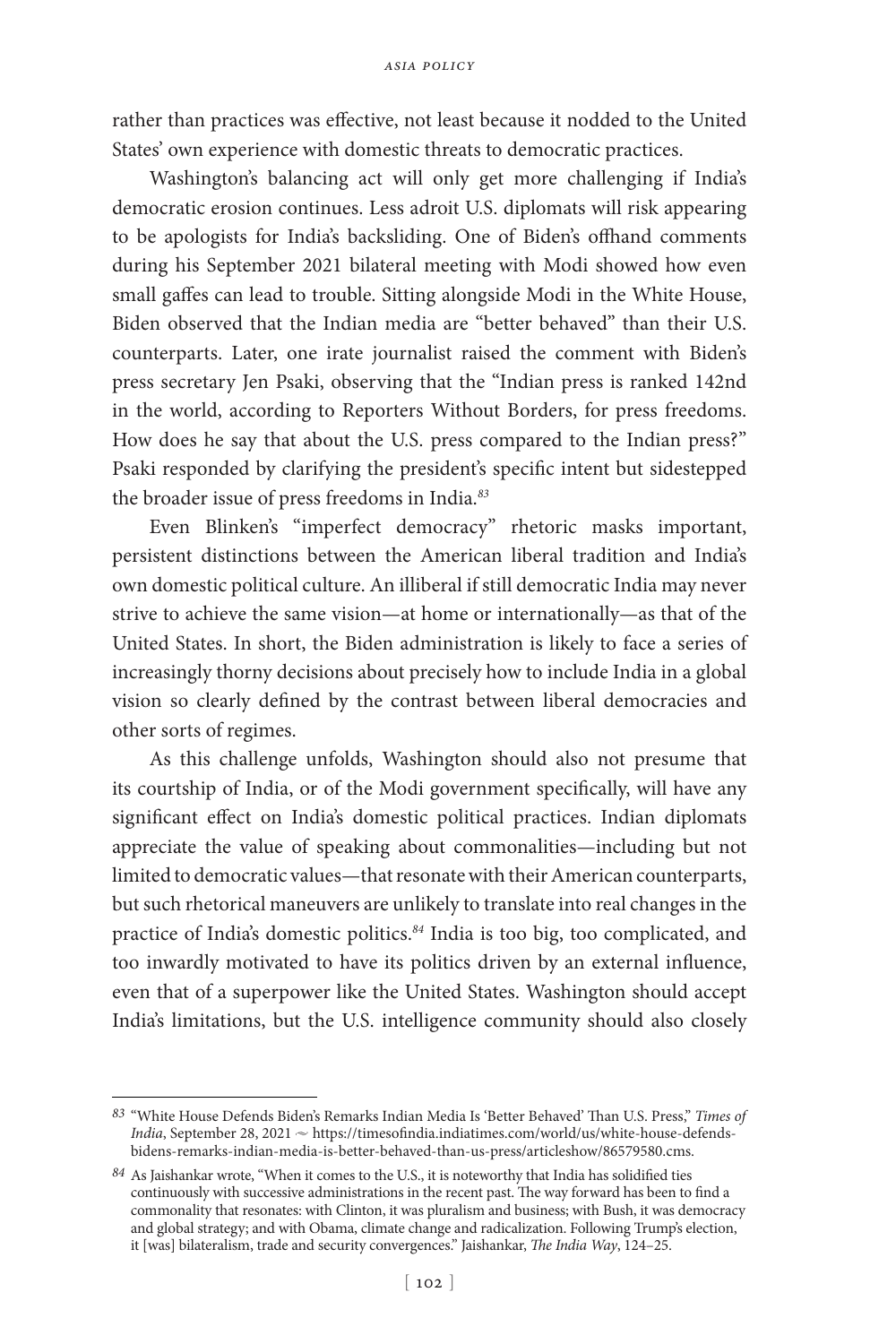monitor the domestic political situation, not with the aim of influencing India but with the lesser ambition of anticipating its likely trajectory and informing U.S. policymakers of new developments.

A similar logic applies to the reports on human rights and international religious freedom that are funded and mandated by the U.S. Congress. Although these reports are almost certain to cause irritation in New Delhi—where they are invariably perceived as unfair "drain inspector reports"—and create headaches for U.S. diplomats eager to avoid unpleasant conversations with an important strategic partner, they simultaneously serve a vital purpose by introducing greater transparency into the U.S. policy debate as long as they accurately reflect U.S. values and political assessments.*<sup>85</sup>* That these reports introduce a degree of discomfort into the bilateral relationship—and perhaps increasingly so if India's democratic slide worsens—has the benefit of forcing policymakers on both sides to appreciate where their interests are aligned but their ideals are not. U.S. diplomats should use these reports not as a cudgel or point of leverage to change India's policies, as that is only likely to irritate New Delhi further, but as evidence of the real political headwinds the bilateral relationship will face if present trends hold.*<sup>86</sup>*

Indeed, if India becomes significantly less democratic at home, Congress will be more likely to take steps to narrow the terms of U.S. cooperation. Senator Menendez' 2021 letter to Secretary Austin represents, in this context, a possible sign of things to come. Rather than enjoying a broad, bipartisan consensus in favor of building closer ties with India, as it has in the recent past, the White House could need to work harder to insulate what it considers strategically valuable cooperation from undue political pressures, including sanctions.

For a start, the Biden administration should work to head off any congressional legislation structured like the Countering America's Adversaries Through Sanctions Act (CAATSA) that sweeps India into broader sanctions regimes mainly intended to advance other purposes (in this case, to punish Russia, Iran, and North Korea). The U.S. relationship with India is already too important to be held hostage to indirect purposes. Even though the CAATSA has a waiver mechanism that could be used for India, it has introduced

*<sup>85</sup>* On the history of India bridling from U.S. "drain inspector reports," see Ayres, *Our Time Has Come*, 150.

*<sup>86</sup>* As Roberta Cohen observed, "the human rights reports remain an important way of establishing an information base and signaling to foreign governments that their practices are under scrutiny and that the evaluation could cost them in political and economic terms." See Roberta Cohen, "Integrating Human Rights in U.S. Foreign Policy: The History, the Challenges, and the Criteria for an Effective Policy," Brookings Institution and University of Bern, 2008  $\sim$  https://www.brookings. edu/wp-content/uploads/2016/06/04\_human\_rights\_cohen.pdf.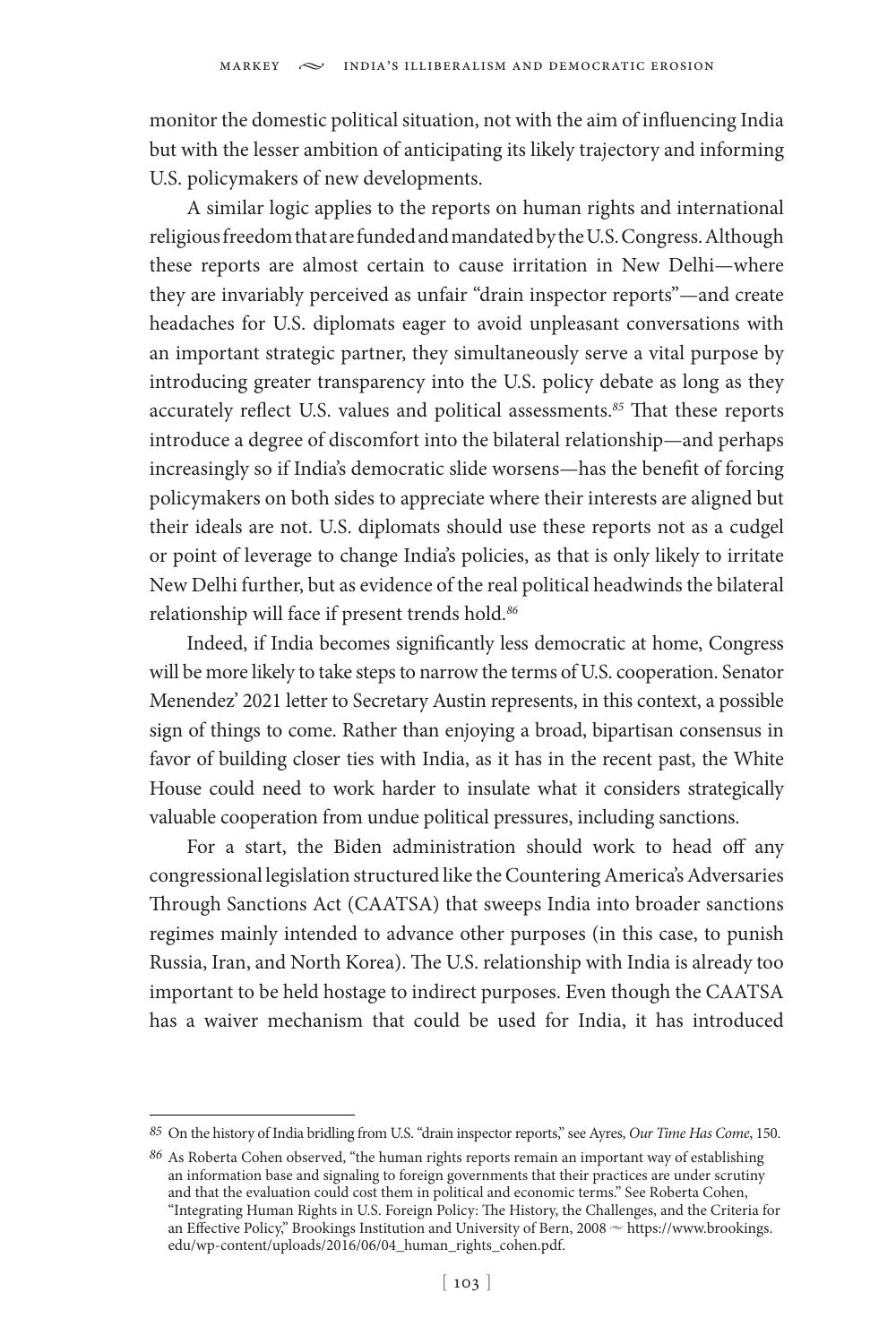unnecessary drama that could affect relations between New Delhi and Washington for years to come.*<sup>87</sup>*

As noted above, India's domestic politics are unlikely to be altered by U.S. or other external influences. The same point applies to U.S. sanctions, a blunt policy tool that would almost certainly prove counterproductive in the Indian context. Not only would sanctions fail to force any intended political outcome, but the ensuing acrimony could easily kill cooperation in other areas too. Instead of sanctions or other punitive or coercive measures, the Biden administration would be wise to consider which areas of cooperation and support should simply remain off-limits to an Indian strategic partner whose liberal and democratic bona fides are increasingly called into question.

Some considerations will be relatively straightforward. For instance, transfers of prized U.S. military technologies, such as nuclear propulsion for submarines, are correctly reserved for formal allies, like the United Kingdom and Australia, with whom Washington can expect a future of shared aims that include the defense of liberal values. India is unlikely ever to qualify for such transfers if it stays on its current political trajectory. A similar logic would apply to establishing routines for sharing sensitive intelligence as Washington does with its Five Eyes partners. Still, many other areas of defense cooperation and assistance to advance shared strategic interests should remain open to India, much as they have been for partners such as Saudi Arabia or Egypt, on similarly transactional terms.

Less straightforward will be the U.S. effort to reconsider and adjust cooperation with India on global governance and other nonsecurity issues. For example, the logic of extending U.S. support to India's bid for a permanent seat in a reformed UN Security Council—a precedent-setting move by President Barack Obama in 2010—must be rethought if it begins to gain traction. Washington could still see value in diversifying the membership of that multilateral body but should not assume that India's future votes would reflect aspirations for world order informed by liberalism or democratic principles. Similarly, and more immediately relevant, U.S. diplomats should consider modifying the way they characterize expectations for the newly energized Quad, perhaps by stressing specific points of convergence among its members—such as support for green, high-quality infrastructure investment or open telecommunications standards—rather than continuing to reference a grander set of liberal democratic values.

*<sup>87</sup>* Paul McCleary, "Why India's Arms Deals with Russia Are about to Become a Headache for Biden," *Politico*, October 1, 2021 ~ https://www.politico.com/news/2021/09/30/india-arms-deal-russiabiden-514822.